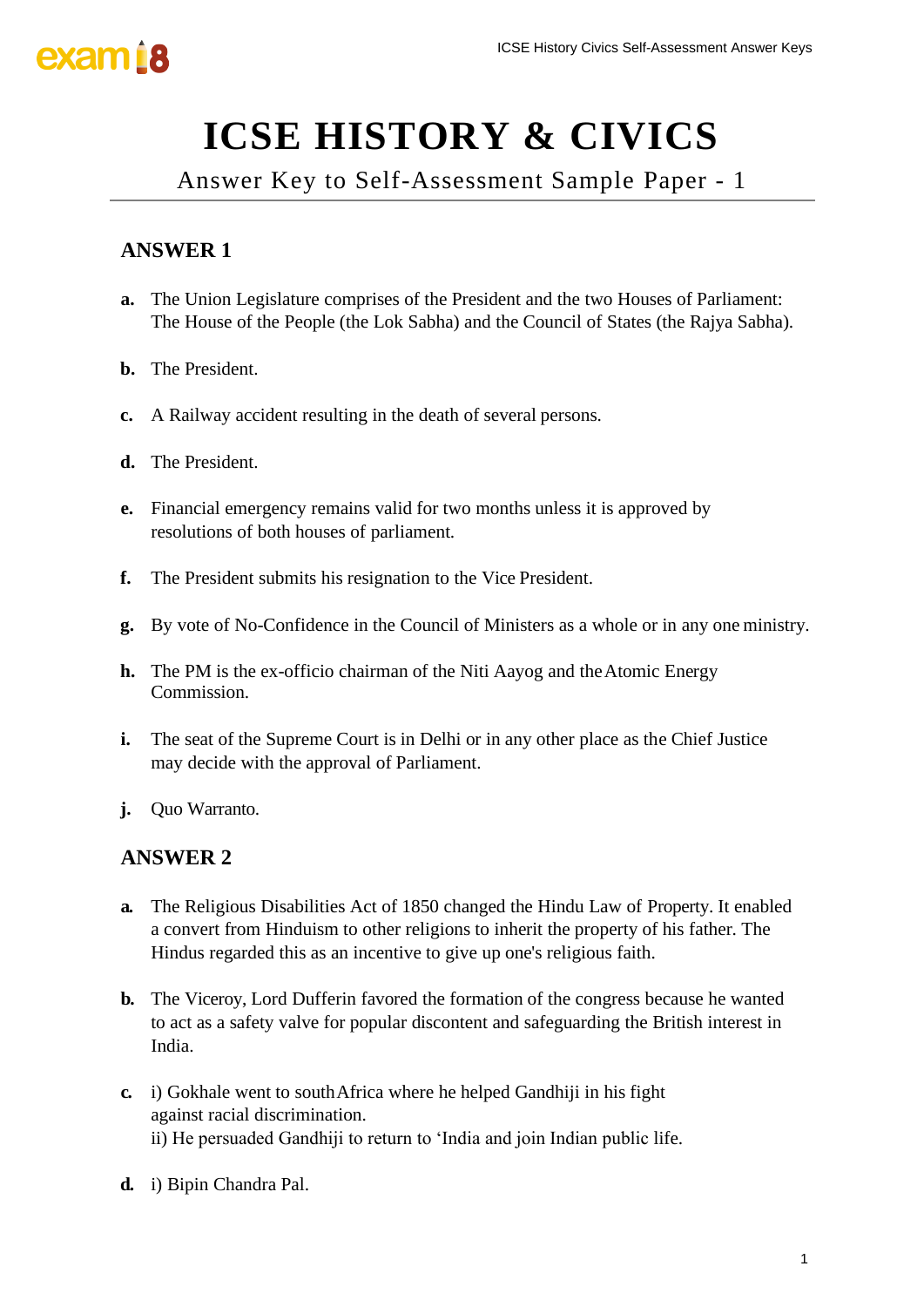

#### ii) Raja Ram Mohan Roy.

**e.** i) To protect and advance the political rights and interests of the Muslims and to represent their needs and aspirations to the government in mild and moderate language.

ii) To prevent the rise of the feelings of hostility between the Muslims of India and other communities.

**f.** i) The term satyagraha is made up of two Sanskrit words- Satya (truth) and Agraha (insistence to hold fast). To Gandhiji satyagraha was a moral force born out of truth and non-violence.

ii) Khan Abdul Gaffar Khan was known as frontier Gandhi.

- **g.** Dr Laxmi Swaminathan led the women's regiment in the INA. The regiment was called Rani Jhansi Regiment.
- **h.** There were severe communal problems and riots in the country. Lord Mountbatten found thatit was difficult to solve the deadlock between Congress and Muslim League. He realized that the Cabinet Mission plan was unworkable, and a partition of India was inevitable.
- **i.** Woodrow Wilson (President of USA), Lloyd George (Prime minister of Britain),George Clemenceau (Prime minister of France). The treaty affirmed the complete independence of Belgium.
- **j.** Hitler wanted to re-establish the prestige of Germany in the international field. He dismembered Czechoslovakia.

- **a.** Should be a Citizen of India. i) At least 30 years of age.
	- ii) Should have his name in the electoral rolls in some part of the country.
	- iii) Should not hold any office of profit under the government.
- **b.** i) If a member resigns by writing to the speaker or the chairman, as the case may be. ii) If a member, without permission absent from all the meetings for a period of 60 days. iii) If a member is subject to any disqualification laid down in the Constitution or the Parliament.
- **c.** The parliament exercises control in the following manner: i) Interpellation: The Question Hour, Calling Attention Notices and Half an-Hour Discussion are some of the devices to seek information from the government about its policies and performance. It is a valuable device against injustice and slackness of the government. ICSE History Civics Self-Assessment Answer Keys<br>
and interests of the Muslims and to<br>
even ment in mild and moderate<br>
y between the Muslims of India<br>
krit words- Satya (truth) and Agraha<br>
a was a moral force born out of tr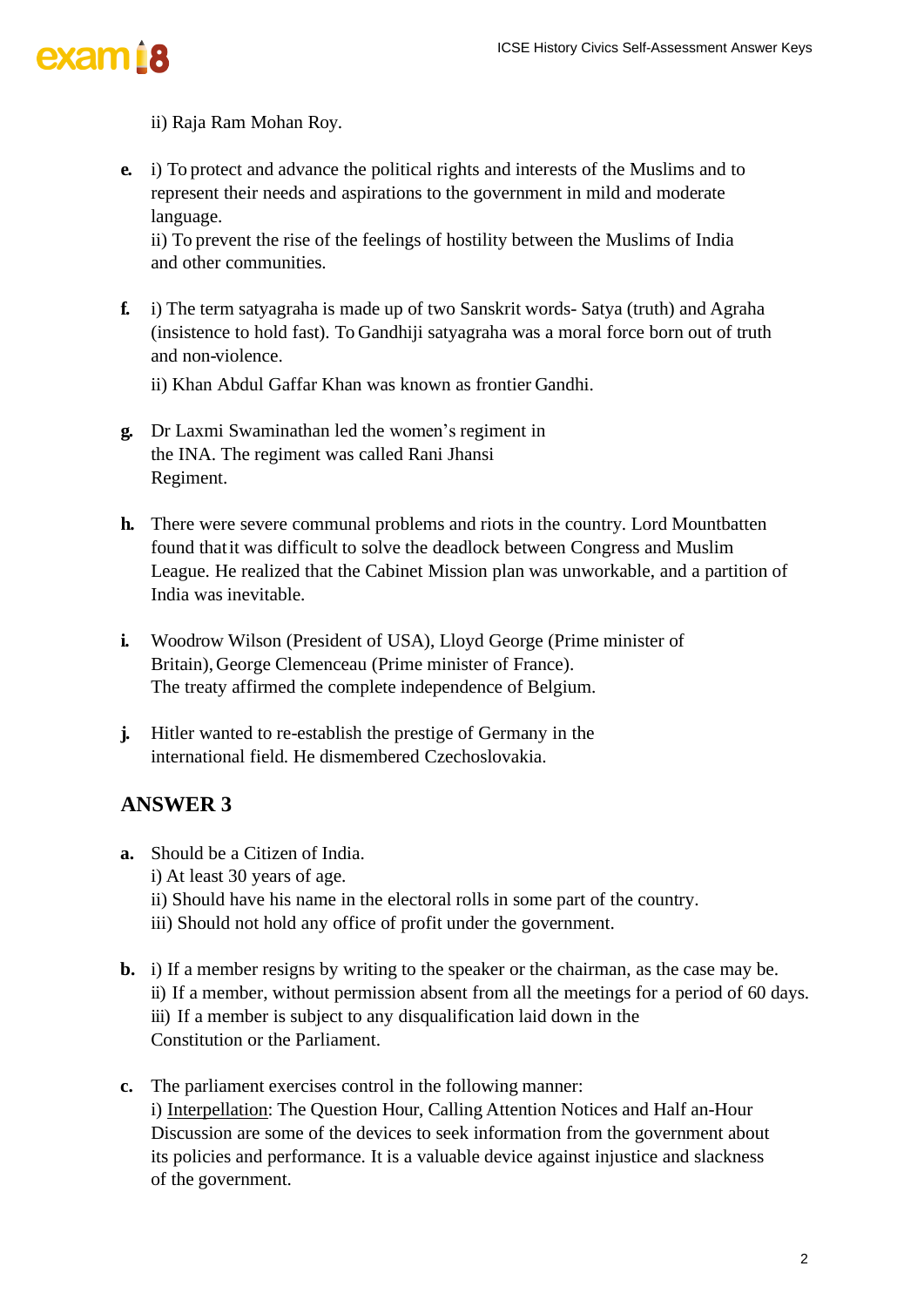

ii) Vote of No-confidence: If a Government acts against the Constitutional provisions, it can be voted out of office by passing a vote of no-confidence against the Prime Minister, or the Ministry as a whole or any of its members. In such a case, the whole Ministry has to resign.

iii) Adjournment Motion: Motion for adjournment is aimed at censuring the acts of omission and commission of the Ministers.

iv) Monetary Controls: Parliamentary Committee on Public accounts ensures that public money is spent in accordance with Parliament's decision. It examines reports of the Comptroller and Auditor General of India.

#### **ANSWER 4**

- **a.** President is elected indirectly by the members of an Electoral College consisting of: i) the elected members of both Houses of Parliament.
	- ii) the elected members of the Legislative Assemblies of the States including NationalCapital Territory of Delhi and the Union Territory of Puducherry.
	- iii) Nominated members of either house of Parliament or State Assemblies are not eligibleto be included in the Electoral College.
- **b.** The President can be removed from his office through a procedure known as impeachment. In case of violation of the Constitution or grave misconduct, either House may frame charges against the President. If a resolution to this effect is passed by a two third majority of total membership of the House and by most members present and voting, the other House investigates the charges. If the other House too finds the President guilty, he may be impeached and remove from the office. ICSE History Civics Self-Assessment Answer Keys<br>
Is against the Constitutional provisions,<br>
In sochiance against the Prime<br>
Its members. In such a case, the whole<br>
Its members. In such a case, the whole<br>
Ite on Public acco
- **c.** i) The President can appoint the Prime Minister when no single political party has a clear-cut majority in the Lok Sabha and there is a hung parliament.

ii) He appoints a new Prime Minister in case of sudden death, where the ruling party is unable to meet immediately to elect a leader.

iii) He can dismiss ministers in case the Council of Ministers lose the confidence of the House but refuses to resign.

iv) When a vote of No Confidence is passed against the ruling party be can either dissolve the house or ask another party to prove its majority on the floor of the House.

#### **ANSWER 5**

**a.** i) Single Integrated Judiciary system means- supreme Court is the head of the entire system and it supervises and controls the functioning of other court.

ii) There are no separate set of laws and a single civil and criminal system operates throughout the country.

iii) All cases from the Lower Courts can be taken to the High Court and ultimately to the Supreme Court, by way of appeal.

**b.** i) He is appointed by the President of India in consultation with the judges of the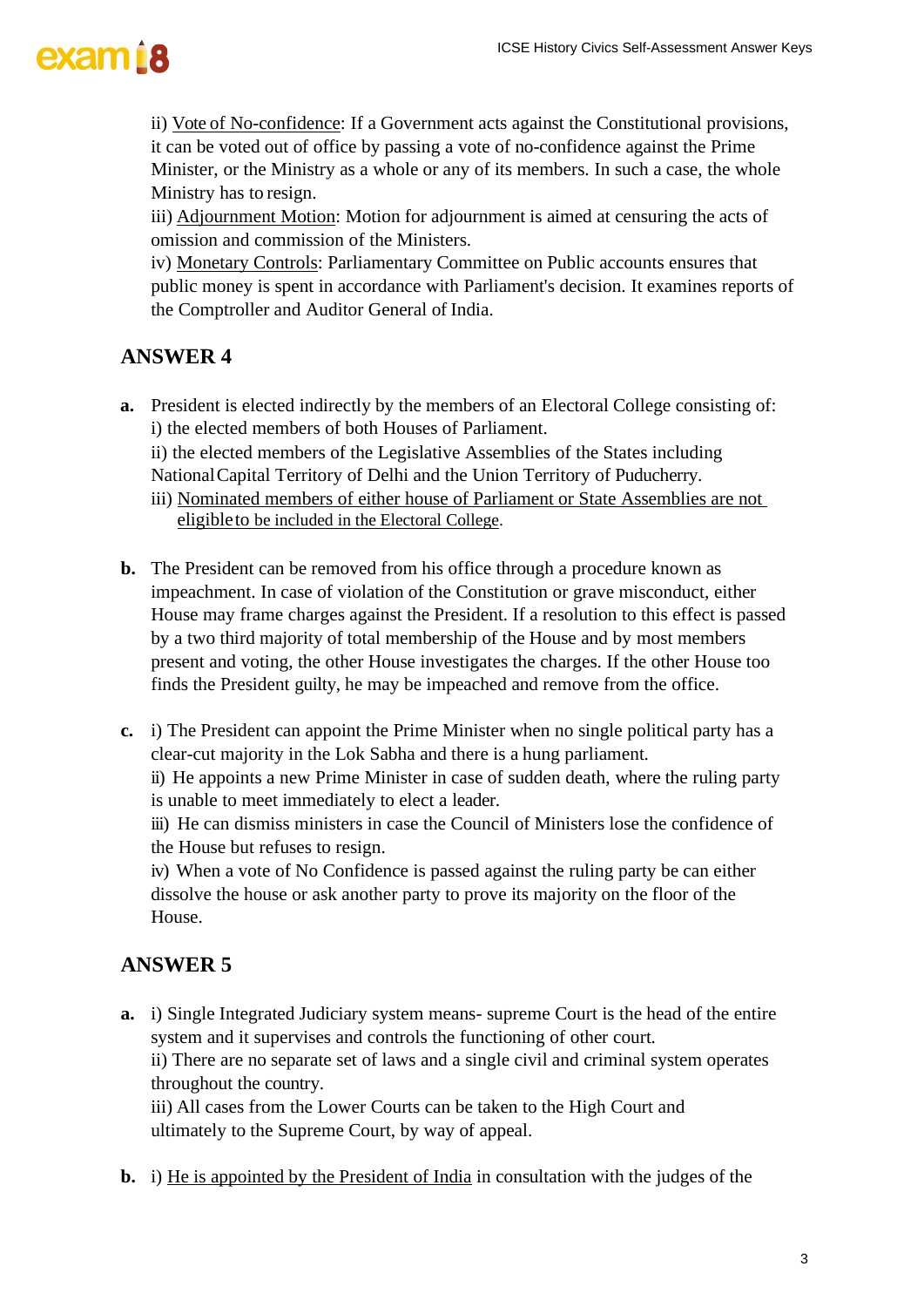Supreme Court and the high court, besides the Council of ministers. ii) In case of the Chief Justice of India, usually the senior most judge of the Supreme Court is appointed.

iii) In case the Chief Justice is unable to perform his duties due to absence or otherwise, the President may appoint another Judge of the Supreme Court as the acting Chief Justice.

**c.** i ) **Habeas Corpus** (to have the body): A writ against unlawful arrest anddetention.

ii) **Writ of Prohibition**: To stop proceedings in a lower court in a case which might be more than the jurisdiction of the lower court.

iii) **Writ of Certiorari** (to be informed of what is going on): Issued after the order has already been passed by the lower court.

iv) **Mandamus** (we order): A command from a superior court to a lower court or administrative authority to perform certain duty.

### **ANSWER 6**

**a.** The immediate cause of the war was the Introduction of The Enfield Rifle.

i) In 1856, the British authorities decided to replace the old-fashioned musket, (called the Brown Bess) by the new "Enfield rifle'.

ii) The loading process of the Enfield rifle involved bringing the cartridge to the mouth and biting off the top greased paper with the teeth.

iii) There was a rumor in the Bengal regiments that the greased cartridge had the fat of cow or pig.

iv) The sepoys were now convinced that the introduction of greased cartridges was a deliberate move to defile Hindu and Muslim religions, as the cow is sacred to Hindus and the pig is a taboo to Muslims. ICSE History Civics Self-Assessment Answer Keys<br>Council of ministers.<br>The senior most judge of the<br>m his duties due to absence or<br>udge of the Supreme Court as the<br>against unlawful arrest and detention.<br>n a lower court in a

v) So, both the Hindus and the Muslim soldiers refused to use these cartridges and staged an uprising when they were forced to use them.

- **b.** i) The press carried on daily criticisms of the unjust British policies.
	- ii) It helped in spreading the message of patriotism, liberty, freedom, home rule and equality.
	- iii) It also helped the exchange of views among different social groups in the country.
- **c.** i) Western education introduced modern western ideas of democracy and nationalism. ii) It opened the floodgates of liberal European thought.

iii) Through the study of European history, political thought, and economic ideas, educated Indians had access to the ideals of liberty, nationality, equality, and selfgovernment.

iv) English became a common language in which Indians from different regions could come on a common platform and organise a movement of an all-India character.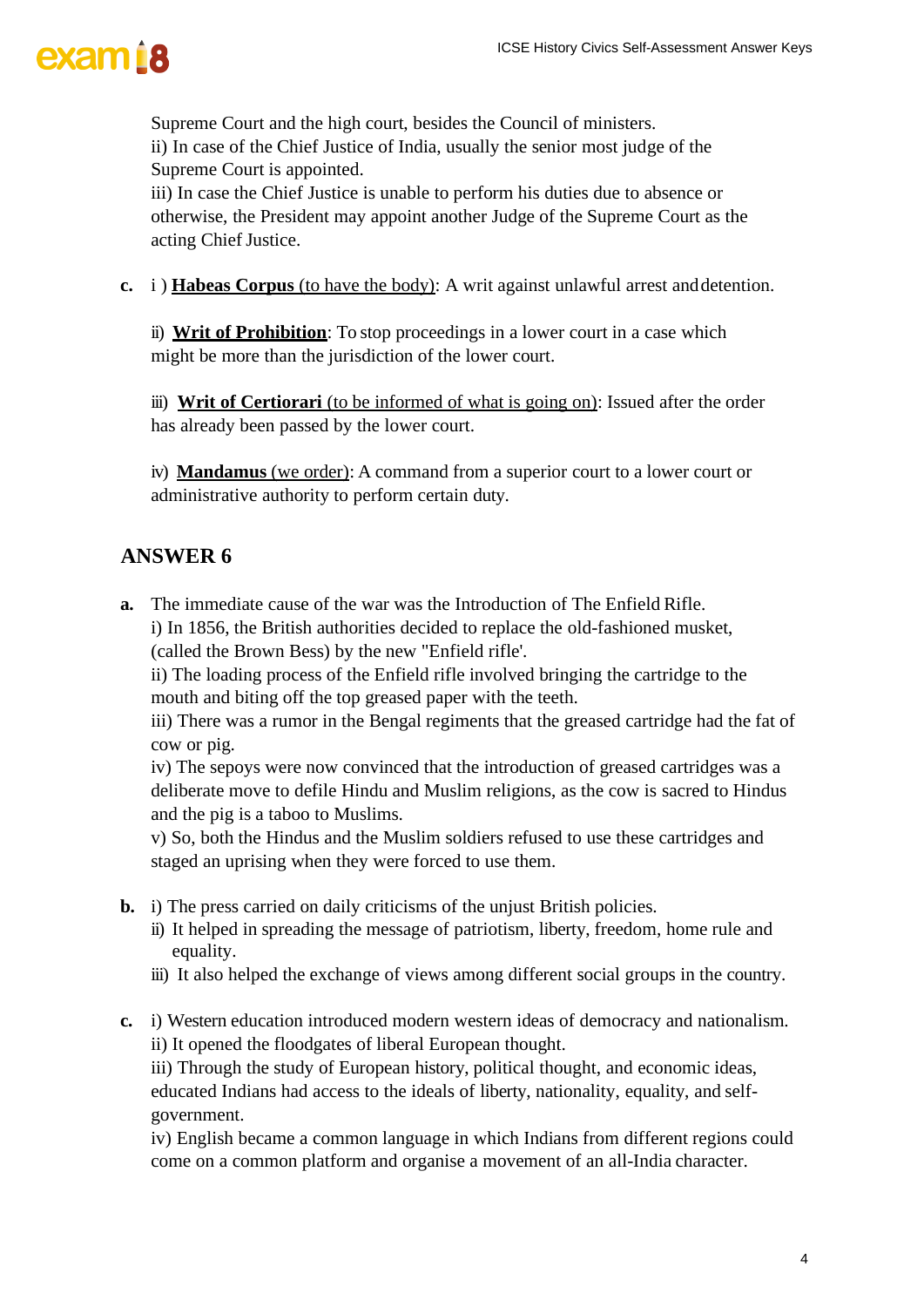



### **ANSWER 7**

- **a.** i) The early nationalists were staunch believers in open minded and moderate politics. ii) They asked for constitutional and other reforms within the framework of the British rule.
	- iii) They believe in patience and reconciliation rather than violence and confrontation.
- **b.** i) He wrote books 'The Arya Samaj' and England's debt to India'.

|                      |                                                                                                                                                                                                                                                                                                                                                                                                                                                                                                      | <b>ICSE History Civics Self-Assessment Answer Keys</b>           |  |
|----------------------|------------------------------------------------------------------------------------------------------------------------------------------------------------------------------------------------------------------------------------------------------------------------------------------------------------------------------------------------------------------------------------------------------------------------------------------------------------------------------------------------------|------------------------------------------------------------------|--|
|                      | <b>ANSWER 7</b>                                                                                                                                                                                                                                                                                                                                                                                                                                                                                      |                                                                  |  |
| a.                   | i) The early nationalists were staunch believers in open minded and moderate politics.<br>ii) They asked for constitutional and other reforms within the framework of the British<br>rule.<br>iii) They believe in patience and reconciliation rather than violence and confrontation.                                                                                                                                                                                                               |                                                                  |  |
| $\mathbf{b}$ .<br>c. | i) He wrote books 'The Arya Samaj' and England's debt to India'.<br>ii) He started the monthly magazine The Young India to spread his ideas of<br>Nationalism. Through his writings in Young India, he inspired the Indian youth<br>& preached assertive nationalism.<br>He organized and took part in non-violent demonstrations against Simon<br>Commission. He succumbed to the injuries sustained in the lathi charges.                                                                          |                                                                  |  |
|                      | <b>Early Nationalists</b>                                                                                                                                                                                                                                                                                                                                                                                                                                                                            | <b>Assertive Nationalists</b>                                    |  |
|                      | They wanted self-government under<br>1.<br>British rule.                                                                                                                                                                                                                                                                                                                                                                                                                                             | They wanted Swaraj <i>i.e.</i> , complete<br>1.<br>independence. |  |
|                      | They believed in constitutional methods.<br>2.                                                                                                                                                                                                                                                                                                                                                                                                                                                       | They were assertive in their approach.<br>2.                     |  |
|                      | They received support from intelligent<br>3.<br>class.                                                                                                                                                                                                                                                                                                                                                                                                                                               | They received support from the masses.<br>3.                     |  |
|                      | They had faith in the British sense of<br>4.<br>justice and fair play.                                                                                                                                                                                                                                                                                                                                                                                                                               | They held British responsible for India's<br>4.<br>poverty.      |  |
|                      | <b>ANSWER 8</b>                                                                                                                                                                                                                                                                                                                                                                                                                                                                                      |                                                                  |  |
| a.                   | i) The Quit India resolution was passed on August 8,1942 in Bombay by the Congress<br>Working Committee. The Quit India resolution was adopted at Wardha in July 1942.<br>The Congress proposed to start a non-violent mass struggle under Gandhiji's<br>leadership.<br>ii) It aimed at the immediate withdrawal of the British from India.<br>iii) The Quit India Resolution stated that British should quit India. Indians<br>would not be satisfied with anything short of complete independence. |                                                                  |  |
| $\mathbf{b}$ .       | i) INA was an army organized on foreign soil, hundreds of kilometers<br>away from its motherland.<br>ii) It was dependent on foreign powers for planes, tanks, artillery, ammunition, etc.<br>iii) It depended upon the patriotic fervor of its nationals scattered over East Asia for<br>money, clothing, food, and other civilian supplies.                                                                                                                                                        |                                                                  |  |
| $c_{\cdot}$          | i) Subhas Chandra Bose set up the provisional government of free India on October<br>21, 1943 in Singapore. The provisional government acquired its first victory when<br>Japan handed over Andaman & Nicobar Islands to it. Bose renamed them as Shaheed<br>and Swaraj islands respectively.                                                                                                                                                                                                        |                                                                  |  |
|                      |                                                                                                                                                                                                                                                                                                                                                                                                                                                                                                      | 5                                                                |  |

#### **ANSWER 8**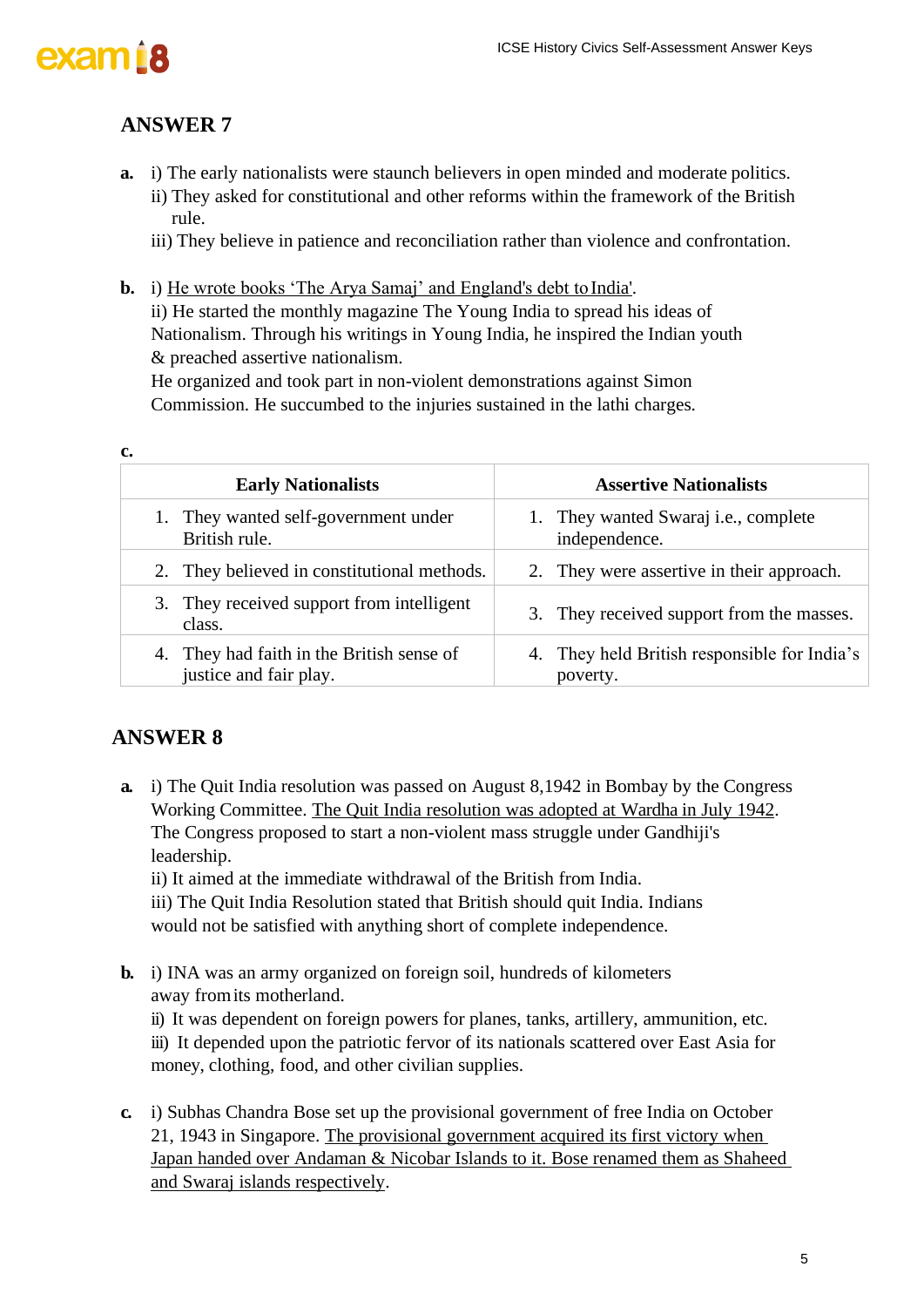

ii) He organised a new party known as the Forward Bloc to liberate Indians from the colonial rule.

iii) He led the freedom struggle outside India as the supreme commander of INA. He inspired the younger generations, and it was due to him that INA won so many victories.

iv) Bose gave the slogans- "Delhi Chalo" and "Jai Hind" and he gave the call" Give me blood and I shall get you freedom."

#### **ANSWER 9**

**a.** i) The Princely States: The Princely States could join either of the two dominions orremain independent. The treaties with them would come to an end.

ii) Bengal and Punjab: The partition of Bengal and Punjab was proposed provided that the Legislative Assemblies of the two provinces decided in favour of partition.

iii) Constituent Assembly: The existing Constituent Assembly would continue to work, but the Constitution framed by it would not be applicable to Pakistan.

- **b.** i) The Large-Scale communal riots that engulfed the whole country convinced all that the only solution to the communal problem lay in the partition of India. ii) The congress knew that it could not have a joint administration with the League due to bitter experience it had when the latter joined the interim government. iii) Continuation of British rule was harmful for India. The British were instigating the rulers of Indian States to remain independent. Hence partition was the price for immediate independence. ICSE History Civics Self-Assessment Answer Keys<br>ward Bloc to liberate Indians from<br>sthe suppreme commander of INA,<br>sthe to b him that INA won so many<br>Tai Hind" and he gave the call" Give<br>Id join either of the two dominions
- **c.** i) The office of the Secretary of State: Provisions were made for safeguarding the interest of the existing officers appointed by the Secretary of State. The office of the Secretary of Statefor India was abolished.

ii) Princely States: The Princely states would become independent and all treaties and agreements exercised by His Majesty in the relation to the princely states would stand terminated from August 15, 1947. The states would thus become independent & would befree to join either of the dominions.

iii) End of Jurisdiction of the British Parliament:

- The Legislative Authority of the British Parliament would cease from August 15,1947. - The titles of the 'Emperor of India and the 'King of England were dropped from the royal style.

- Till the new constitution was framed each of the dominions and all provinces were to be governed in accordance with the Act of 1935.

iv) Treaties and Agreements: With effect from August 15, 1947, His Majesty's Government would cease to have any responsibility for the Government of India. All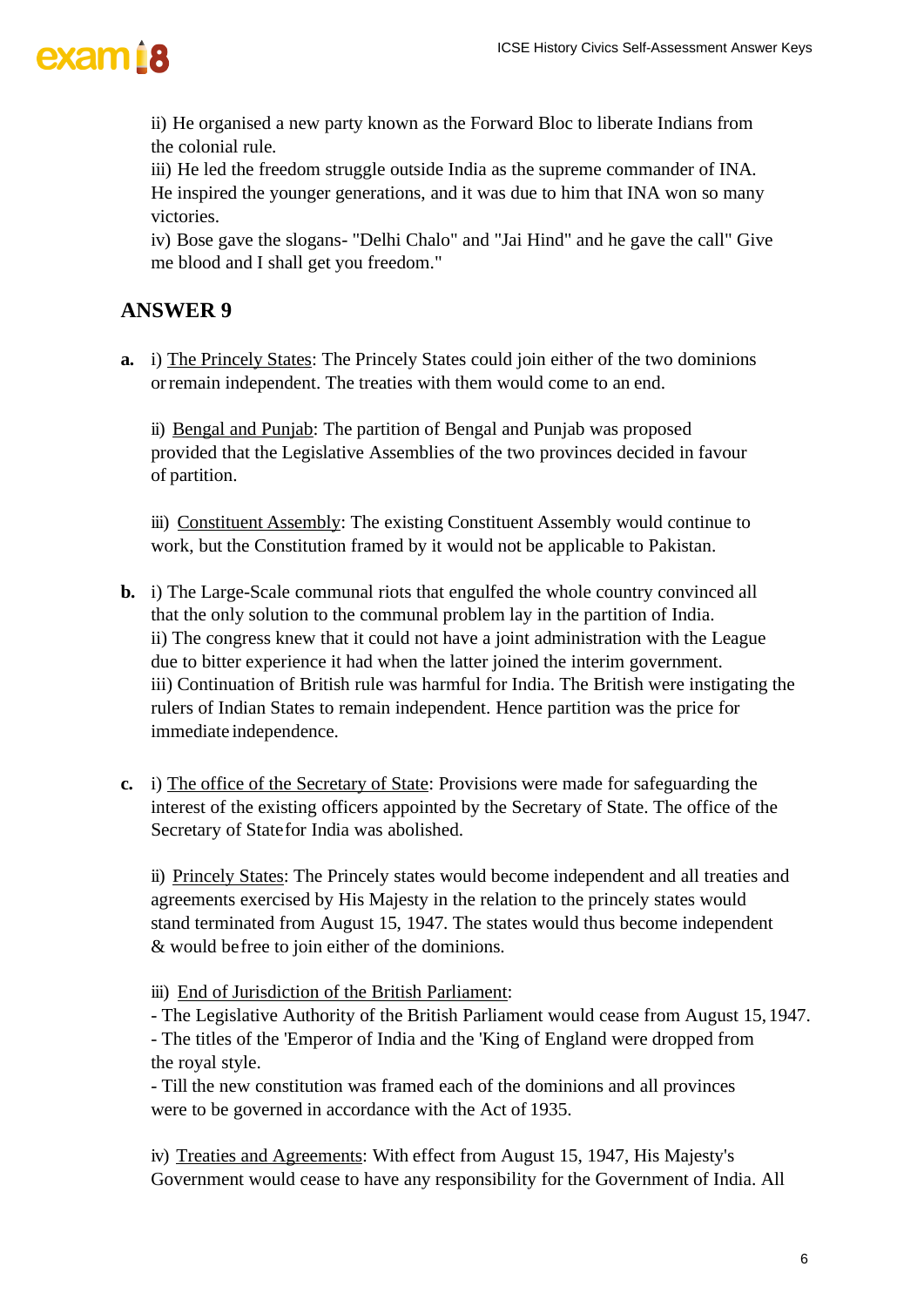

treaties and agreements between the British Government and the ruler of the Indian states would lapse. Agreementswith the tribes of North West Frontier Province were to be negotiated by the dominion concerned.

### **ANSWER 10**

**a.** i) **Dissatisfaction with the Treaty of Versailles**: All the German colonies were forcibly taken away from her and she was divided into two parts for the benefit of Poland. She was burdened with huge war indemnity which she could never pay. Her military power was reduced. This humiliation gave rise to the spirit of revenge and Germany started looking for an opportunity to do away with the harsh treaty.

i) **Rise of Fascism and Nazism:** Italy wanted to revive the glory of the Old Roman Empire. Italy demonstrated her imperialistic designs by attacking Abyssinia. Mussolini opposed the Treaty of Versailles. In Germany, Hitler wanted to re-establish the prestige of Germany in the international field. Hitler flouted the military clauses in the Treaty of Versailles and declared re- armament. ICSE History Civics Self-Assessment Answer Keys<br>overnment and the ruler of the Indian<br>of North West Frontier Province were to<br>edd into two parts for the benefit of<br>any which she could never pay. Her<br>agave rise to the spiri

ii) **Japanese Invasion of China**: Japan's ambitions rose after the First World War. In 1931, Japan intervened in Manchuria and despite the League's opposition occupied it and set up a government there. Japan also started an undeclared war against China in 1931.

iii) **Failure of the League of Nations**: The League suffered an early blow when the USA did not join the league. Even those who joined the League were not interested in the principle of collective security. The League did nothing when Poland, with the backing of France, seized a part of Lithuania in 1920. Thus, the League failed to maintain international peace, and the countries of Europe lost faith in its usefulness.

**b.** i) In 1914, a war began in Europe which soon engulfed almost the entire world. It was fought on a worldwide scale and affected almost all the countries of the world. ii) During this war new methods of defense and destruction were used.

iii) This war was fought by the people. Because of its unprecedented extent of its nature, it is known as the First World War.

**c.** i) To maintain international peace and security in the world and to remove threats to peace to suppress acts of aggression.

ii) To develop friendly relations among nations based on respect for the principle of equal rights and self-determination of people.

iii) To achieve international cooperation in solving international economical social, cultural and humanitarian problems and encouraging respect for human rights and for fundamental freedom.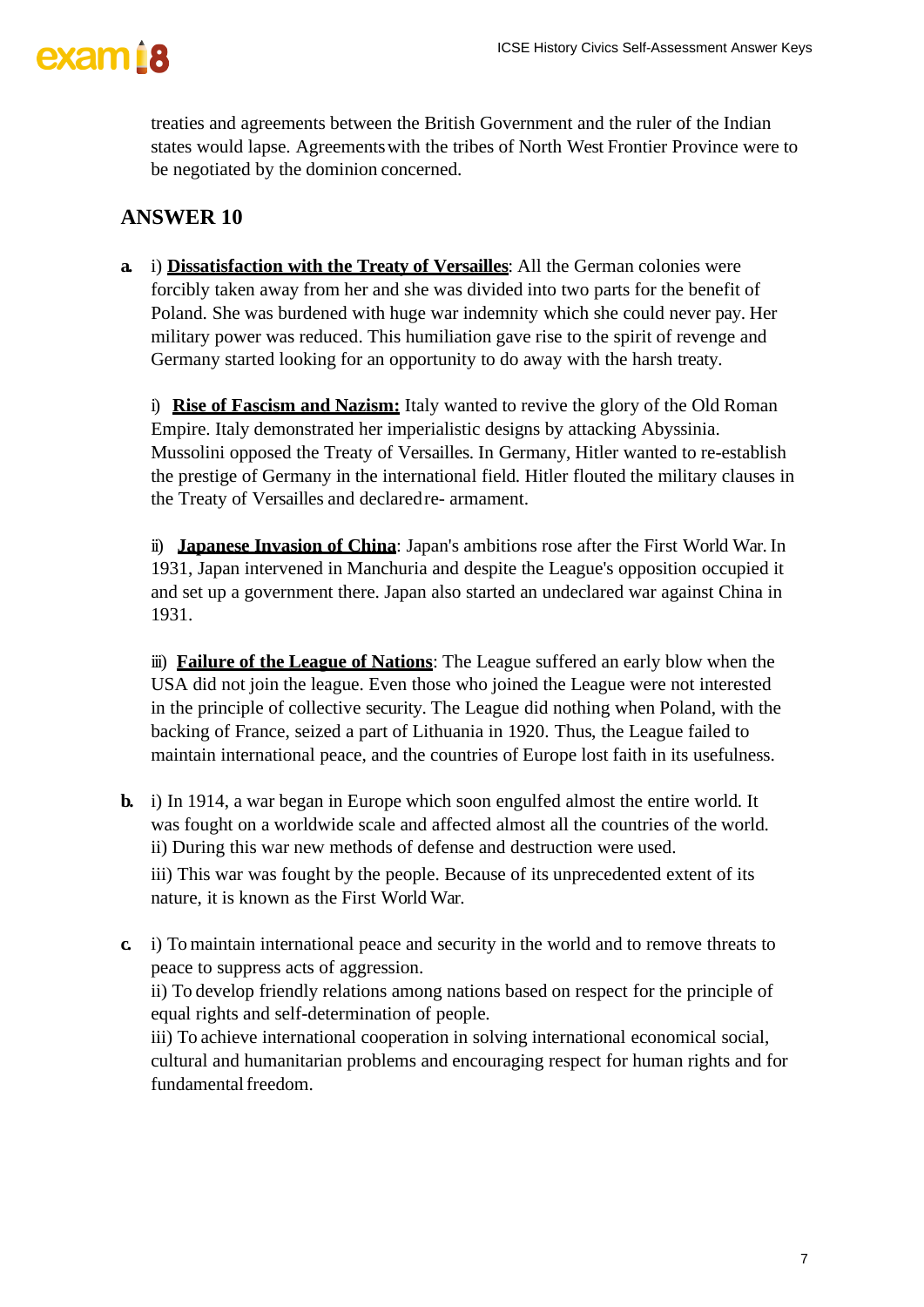# **ICSE HISTORY & CIVICS**

Answer Key to Self-Assessment Sample Paper - 2

## **ANSWER 1**

- **a.** In a federal system of government, all the administrative powers are divided between the Central and the State governments by the Constitution and both are supreme within their respective spheres.
- **b.** Lok Sabha can be dissolved before its expiry by the President on the advice of the Prime minister.
- **c.** Some formalities which the legislators have to observe in the Parliament as well as in the state legislature are called as parliamentary procedures.
- **d.** The President.
- **e.** The Supreme Court.
- **f.** In case of violation of the Constitution or grave misconduct.
- **g.** In the Oath of Secrecy, the Minister swears not to directly or indirectly communicate or reveal to anyone, any matter which is brought for consideration except as may be required for the discharge of his duties.
- **h.** Normally the term is of 5 years. The Prime Minister and the Council of Ministers stay in office as long as they have the majority support in the Lok Sabha. If the Lok Sabha passes a vote of no-confidence against them, they have to resign. ICSE History Civics Self-Assessment Answer Keys<br>
Value of Sample Paper - 2<br>
Unimistrative powers are divided<br>
shy the Constitution and both are<br>
by the President on the advice of<br>
observe in the Parliament as well as in<br>
- **i.** Opinion can be sought on disputes arising out of Pre-Constitution treaties and agreements which are excluded from Original Jurisdiction.
- **j.** The minimum number of Judges to hear and decide a case involving interpretation of the Constitution shall be five.

- **a.** Lord Dalhousie introduced the doctrine of lapse. The Indian state of Satara and Udaipur were annexed under it.
- **b.** Dadabhai Naoroji wrote about the Drain Theory in his book. His famous DrainTheory explained how India's wealth was being drained to England through various ways.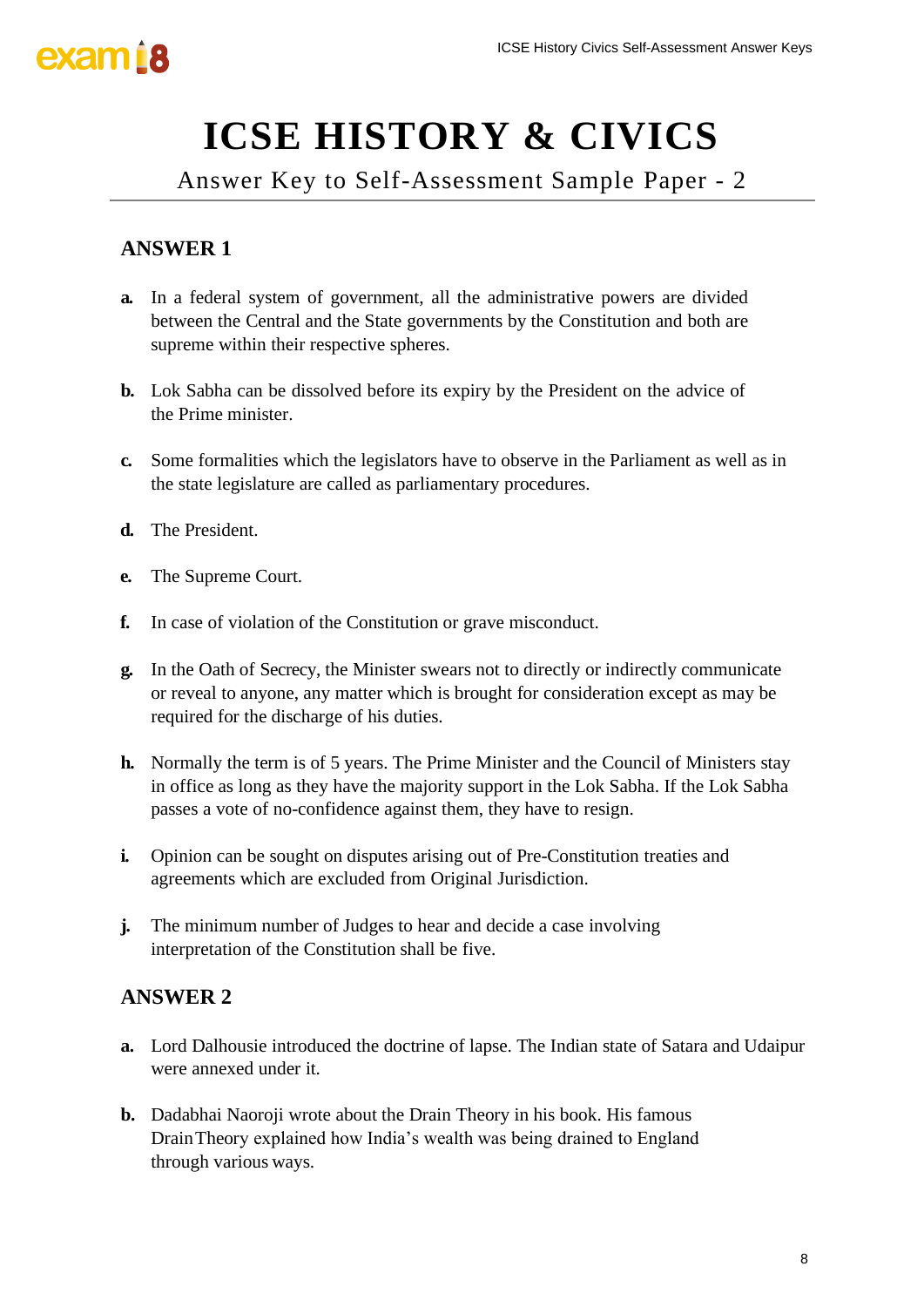- **c.** Tilak revived Ganpati and Shivaji festivals. He started Ganpati festival to spread nationalist ideas through songs and speeches. He glorified Shivaji and started the Shivaji festival to encourage young Maharashtrians.
- **d.** The Second-round table conference was a failure as separate electorates were demanded not only by Muslims but also Sikhs, Christians,Anglo Indians, and Depressed Classes. The Question of Independence or setting up of a responsible Indian Government receded into the background. The British government refused to immediately grant dominion status to India. Gandhiji returned to India disappointed.
- **e.** The Quit India Resolution stated that British should quit India. Indians would not be satisfied with anything short of complete independence. The two prominent leaders were Gandhiji and Jai Prakash Narayan.
- **f.** Mohan Singh conceived the idea of Indian National Army. Subhash Chandra Bose was the first commander in chief of it.
- **g.** C. Rajagopalachari was the last Indian viceroy. He succeeded Lord Mountbatten.
- **h.** On 28th June 1914 Archduke Francis Ferdinand, the prince of Austria with his wife was murdered at Sarajevo. The act was planned in Serbia by a secret society called 'black hand' (or Union of Death) by extremist Serbian nationalists whose aim was to unite all Serbians into a single Serbian state. Austria believed that Serbia was helping the conspirators with guns and ammunition. Austria served an ultimatum on Serbia making eleven demands. Serbia accepted most of the demands except those that would have led her to the loss of her sovereignty. Austria declared war against Serbia on 28th July 1914. On August 1,1914, Germany declared war on Russia and on 3rd August on France. On August 4, 1914, Britain declared war on Germany. ICSE History Civics Self-Assessment Answer Keys<br>
started Ganpati festival to spread<br>
de glorified Shivaji and started the<br>
rians.<br>
Increases are as separate electorates were<br>
c. Christians, Anglo Indians, and<br>
mence or set
- **i.** i) The League did nothing when Poland, with the backing of France, seized a part of Lithuania in 1920. ii) The authority of the League was flouted by Japan when it seized Manchuria, and by Italy when it conquered Ethiopia.
- **j.** The United Nation came into existence on October 24, 1945 at San Francisco. The UN headquarters is in New York city, USA.

### **ANSWER 3**

**a.** i) According to this Act, a member of the House elected from one political party would be disqualified from his membership if he joined (defected to) another political party.

ii) A member of the Parliament or a State Legislature, belonging to a political party, would also be disqualified if he gave up membership of his political party or if he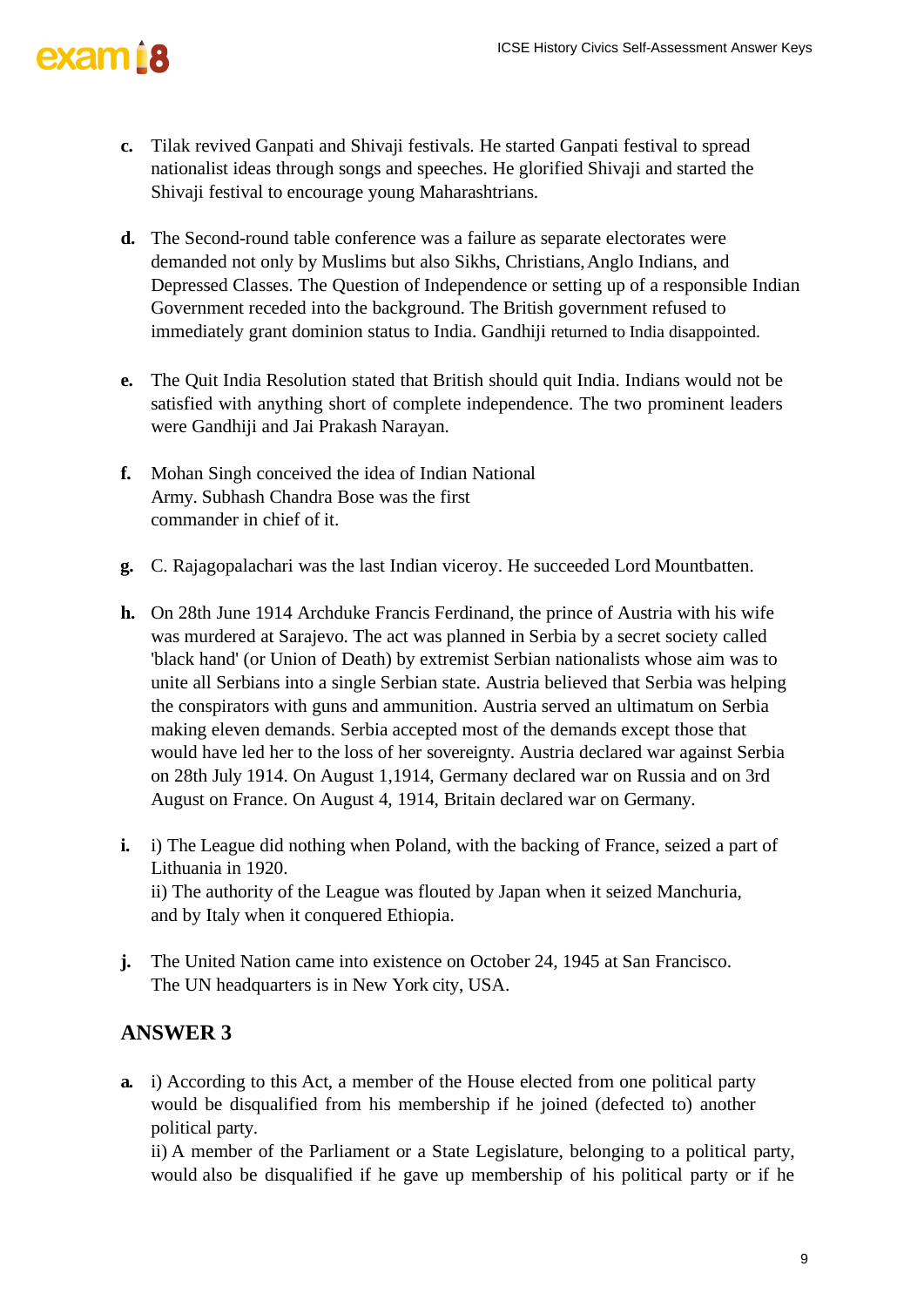

voted or abstained from voting in the House against the direction of his party without its prior permission.

iii) There is no disqualification in case of a split in or a merger among political parties.

**b.** i) Adjournment of the House means suspension of the sitting of the House by the Speaker.

ii) The House is adjourned: for want of quorum.

iii) Prorogation means termination of the session of Parliament. The power of prorogation belongs to the President.

**c.** i) India is a large country with 28 states and 8 union territories. This is essential for maintaining the unity and integrity of India.

ii) There is a division of legislative and administrative powers between the Union and the State Governments and none of them could violate the limitations imposed by the Constitution.

iii)The States have been given the right to participate in the functioning of the government. India has a bicameral legislature, i.e., the Lok Sabha and the Raya Sabha. iv) The Constitution of India has made provisions for the distribution of revenues between the Centre and the States.

### **ANSWER 4**

- **a.** i) On the expiry of his tenure of five years.
	- ii) By his resignation to the Vice President.
	- iii) On his removal for the violation of the Constitution by the process of impeachment.
	- **b.** i) The President is the head of the State, but not of the Executive. He represents the nation but does not rule the nation.

ii) Though he can send back the advice to the Council of Ministers for reconsideration, yet he is obliged to act in accordance with the advice sent back to him again. iii) The ordinances issued by the President are to be approved by the parliament to become a law.

**c.** i) If the President is satisfied that a situation has arisen whereby there is a setback to the financial stability, or credit of the nation is threatened, he can declare a FinancialEmergency.

ii) Such a proclamation is valid for two months unless it is approved by resolutions of both houses of parliament.

#### iii) **Effects**:

- The President can appoint a Finance Commission to get out of the financial crisis. - The President can reduce the salaries and allowances of public servants. [including judges of Supreme Court and High Court].

#### **ANSWER 5**

**a.** i) Besides having regular judges, the Constitution also provides for the appointment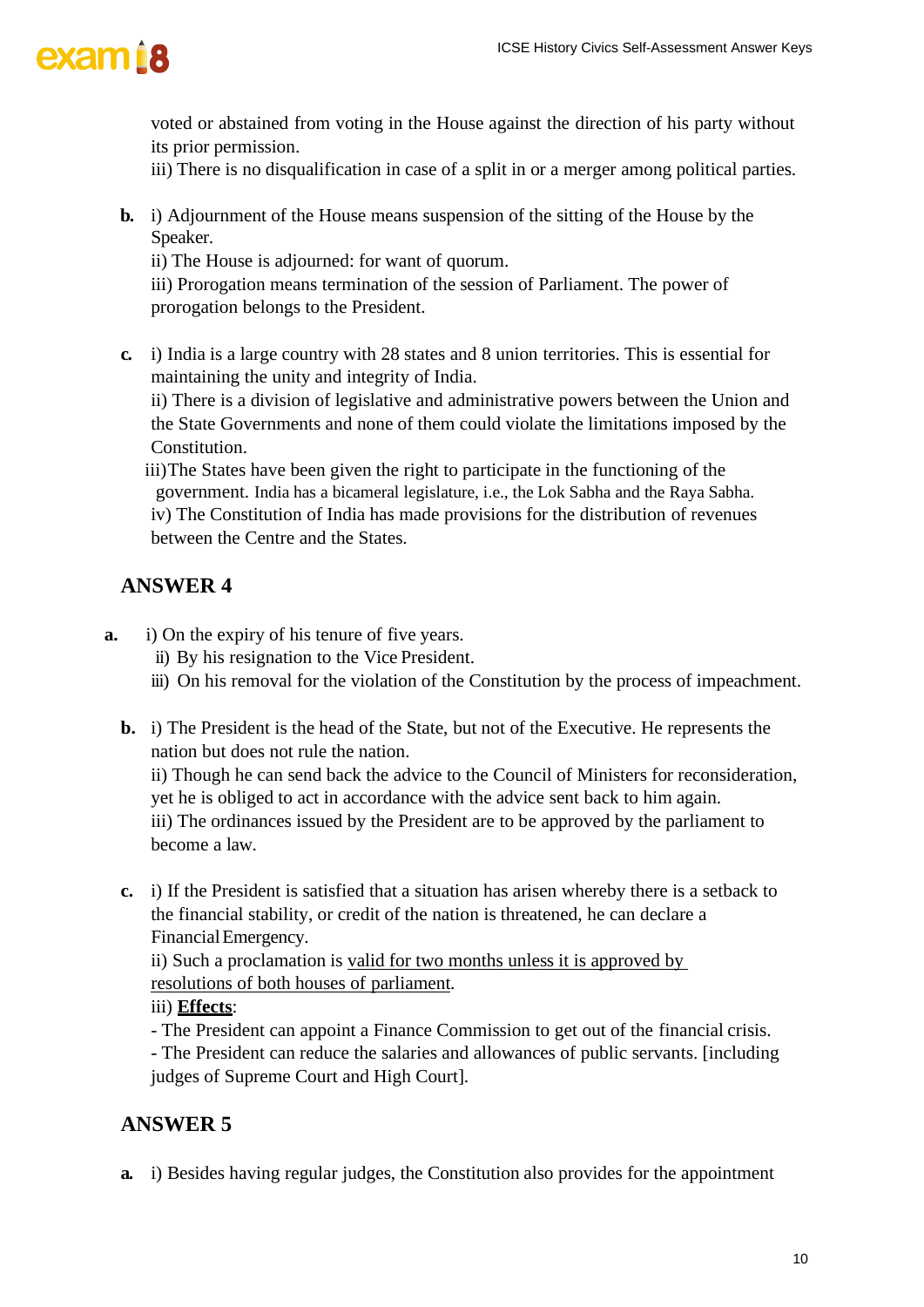of some judges to the Supreme Court on an ad hoc (temporary) basis for a period as may benecessary.

ii) The appointments are made with the consent of the President and after consultation with the Chief Justice of the High Court concerned.

iii) The Chief Justice may at any time, with previous consent of the President, request attendance of retired Judges of Supreme Court or High Courts to act as ad hoc judge of the Supreme Court.

**b.** i) In a representative democracy, the rights of individuals need protection against executive or legislative interference. This protection is given by making the judiciary independent of the other two organs of the government.

ii) A single independent judiciary is essential because in a federal set-up, there isa constitutional division of powers between the executive, legislature, andjudiciary. iii) An independent and impartial judiciary is essential for ensuring human rights and protecting democracy.

iv) Appellate Jurisdiction is the power to grant special leave to appeal against judgement delivered by any court in the country by the lower courts. Supreme Court is the final court of appeal. It is a court of appeal which may change the decision or reduce the sentence pass by the lower courts.

v) Appeals can be made to the Supreme Court against judgements or final orders of High.

High Court certificates are not required if:

- the High Court has reversed the judgement of acquittal given by the Lower
- Court and punished the accused with a death sentence.
- High Court withdraws a case from a Subordinate Court and sentences the accused to death.

#### **ANSWER 6**

**a.** i) Heavy duties on Indian silk and cotton textiles in Britain destroyed Indian industries. ii) British goods were imported into India at a nominal duty.

iii) The art of spinning and weaving which had given employment to thousands of artisans, became extinct.

**b.** i) The reformers condemned untouchability and the caste system. The ideas of brotherhoodand equality attracted the so-called lower castes.

ii) The reformers taught people not to ignore the importance of women who could participate in the national movement.

iii) The reform movements created a consciousness of a new society devoid of privileges based on caste, creed, or religion.

**c.** i) The British developed means of transport and communication in order to promote their own commercial interest in India.

ii) The first railway line connecting Bombay with Thane was laid in 1853 and this encouraged trade, commerce, and growth of nationalism.

iii) People living in faraway places could travel freely and mix with each other.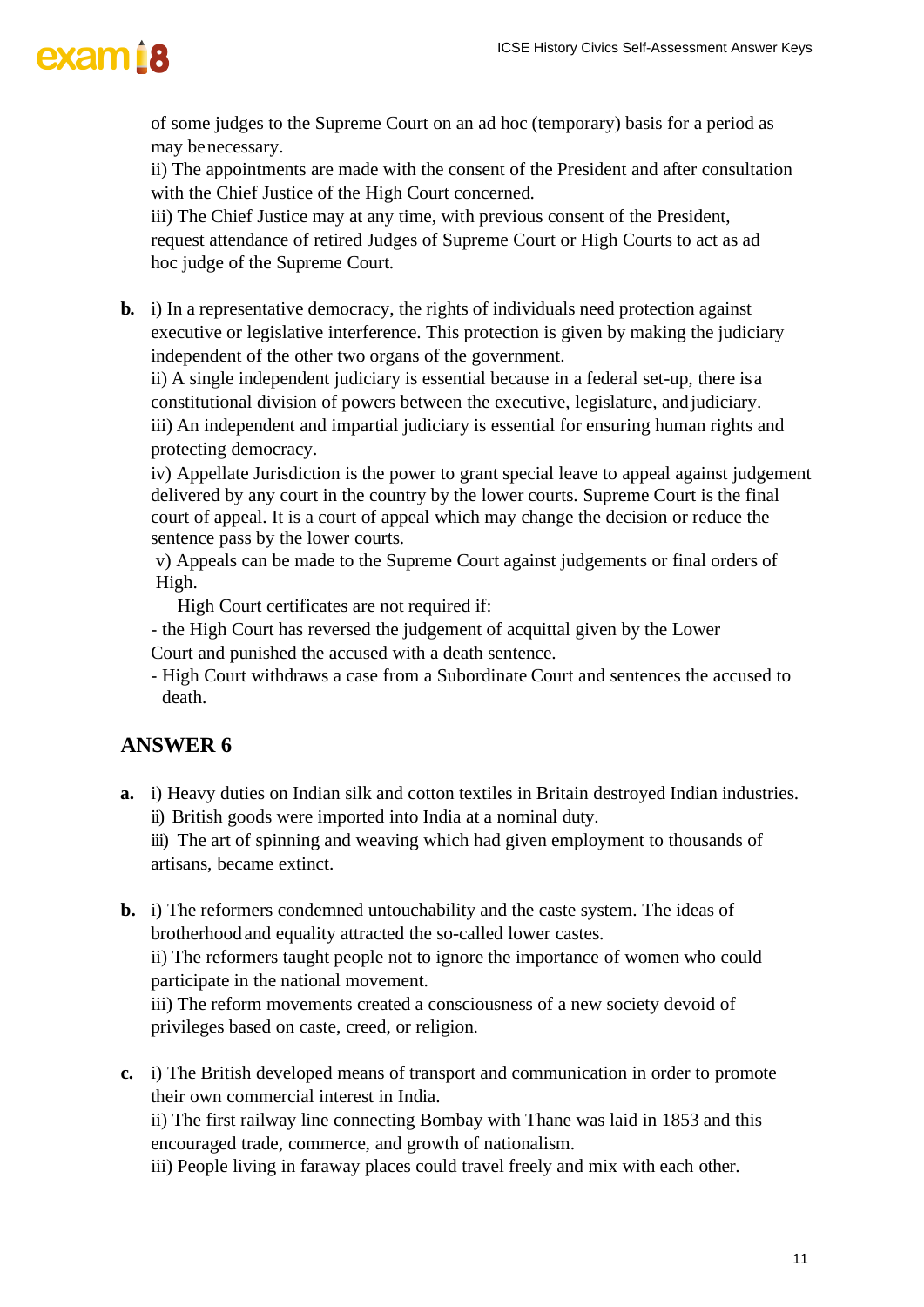

Regional feelings began to disappear, and people felt that they belonged to one country.

iv) Telegraph lines connected major cities, and this brought about a revolution in the speedy transmission of messages, enabling Indians to came into contact with one another and discuss problems facing the country.

#### **ANSWER 7**

- **a.** i) The person in the picture is Lala Lajpat Rai.
	- ii) Punjab Kesari or Sher e Punjab.
	- iii) The Arya Samaj and England's debt to India.
	- iv) Servants of the People's Society.
- **b. National Education**: He wanted national education to be the basis of freedom movement. It would arouse nationalist passions and become an effective instrument of social progress.

**Social and Economic Reforms**: He opposed caste system and advocate widow remarriage. He believed in educating women which in turn would elevate their position. To establish equality in society he wanted to tax the rich more heavily than the poor.

- **c.** i) They were so called because they had a different outlook that advocated active resistanceto British imperialism.
	- ii) They condemned the British rule in India and held it responsible for the country's downfall.

iii) They were more aggressive in their demands and wanted to achieve Swaraj by self-reliant method.

#### **ANSWER 8**

**a.** i) Gandhiji served an 'Eleven Point Ultimatum' to the British government. When Gandhiji did not get any response from the government, he started the Civil Disobedience Movement with his famous Dandi March (March 12 to April 6, 1930) from Sabarmati Ashram to Dandi on the Gujarat coast.

ii) Many people followed him.

iii) On 6th April, Gandhiji violated the Salt laws at Dandi by picking up some salt left by the sea waves. He attacked the salt laws as the salt tax affected all sections of society, especially the poor. This was the beginning of Civil Disobedience Movement.

- **b.** i) To attain self-government under the British Empire if possible and outside, if necessary. ii) To annul the Rowlatt Act & remedy the Punjab wrong.
	- iii) To remedy the Khilafat wrong.
- **c.** Since the satyagraha could not be suppressed, government, through Tej Bahadur Sapru and Jayakar, started negotiations with Gandhiji in jail. This resulted in the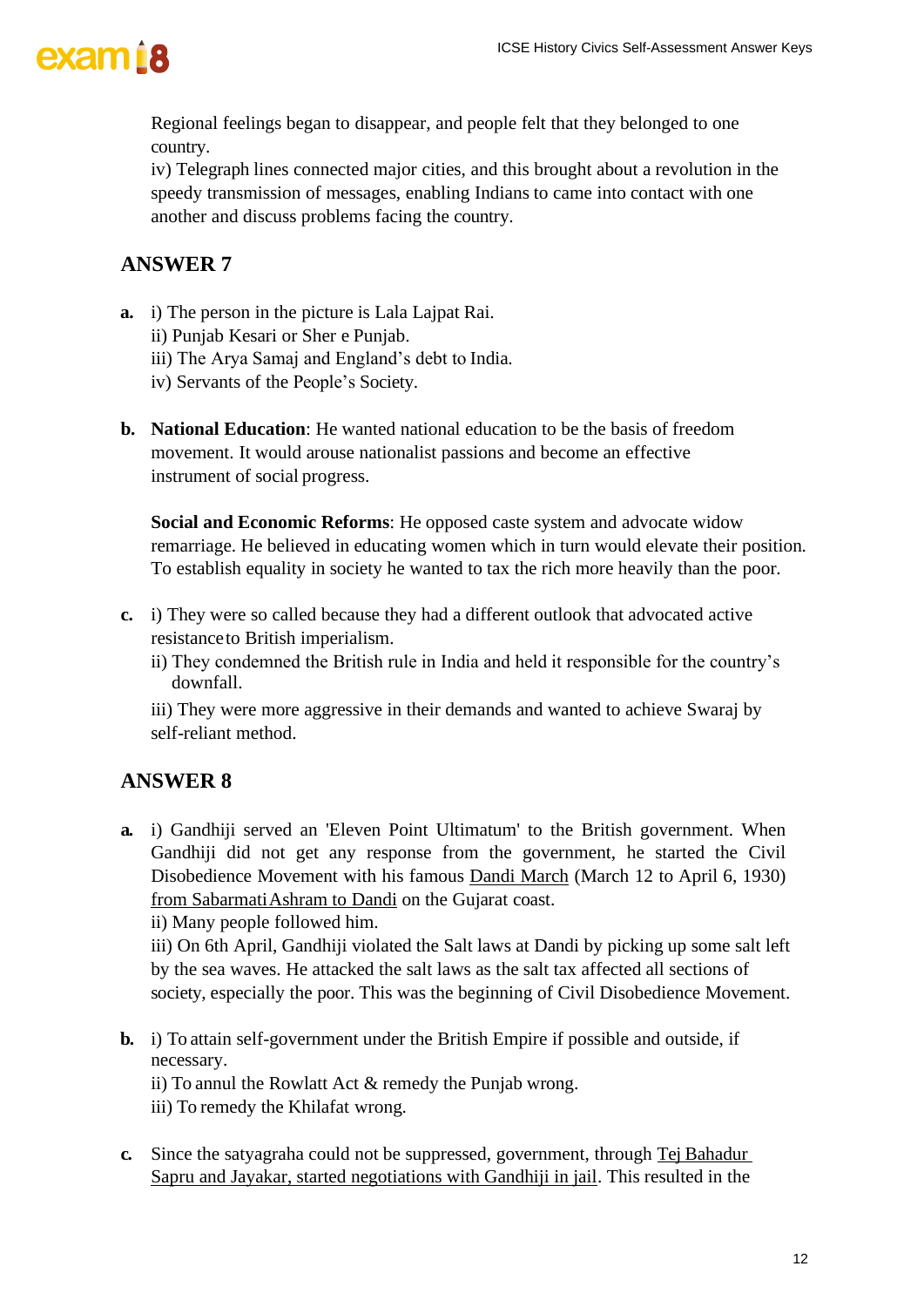

signing of a pact by Gandhiji and Lord Irwin, the Viceroy, in March 1931. This is known as the Gandhi-Irwin Pact.

i) The government agreed to:

- Withdraw all ordinances and end prosecutions.
- Release all political prisoners, except those guilty of violence.
- ii) The Congress, in its turn, consented to the following:
- To suspend the Civil Disobedience Movement.
- To participate in the second session of the Round Table Conference.

#### **ANSWER 9**

**a.** i) Sindh: The Legislative Assembly of Sindh was to take its own decision at a special meeting.

ii) North-West Frontier Province: A plebiscite would be held in North West Frontier Province to ascertain whether the people in that area wanted to join India or Pakistan. iii) The district of Sylhet: The district of Sylhet was to decide by referendum whether itwould join East Bengal or remain in Bengal.

C. Rajagopalachari took over after Lord Mountbatten.

**b.** i) Constituent Assembly to serve as Central Legislatures: The Constituent Assemblies Of both the Dominions were to act as the Central Legislatures and would have full powers to their respective Dominion. They would act as sovereign bodies for legislative purposes.

ii) Two New Dominions: It provided for creation of two dominions from Aug 15,1947 to be known as India & Pakistan. Pakistan would comprise East Bengal, West Punjab, Sind, British Baluchistan, North-West Frontier Province, Sylhet. India will have the Remaining territories of British India. The exact boundaries of the two dominions would be determined by the Boundary Commission.

- **a.** i) German U Boats sunk British ship Lusitania in which 128 American passengers werekilled. This aroused anti-German feelings in U.S.A. ii) Secondly allied powers had taken huge loans from USA to pay for the arms and other goods bought by them. iii) Therefore, USA feared that if Germany won the war, she would become a serious rival to USA.
- **b.** i) By the Treaty of Versailles, German was divided into two parts to give a land route to Poland up to the sea and the Port of Danzing was also given to Poland. Germany wanted to regain her lost territories. The city of Danzing was inhabited mainly by the Germans and by occupying Danzing Corridor, Germany could connect with East Prussia.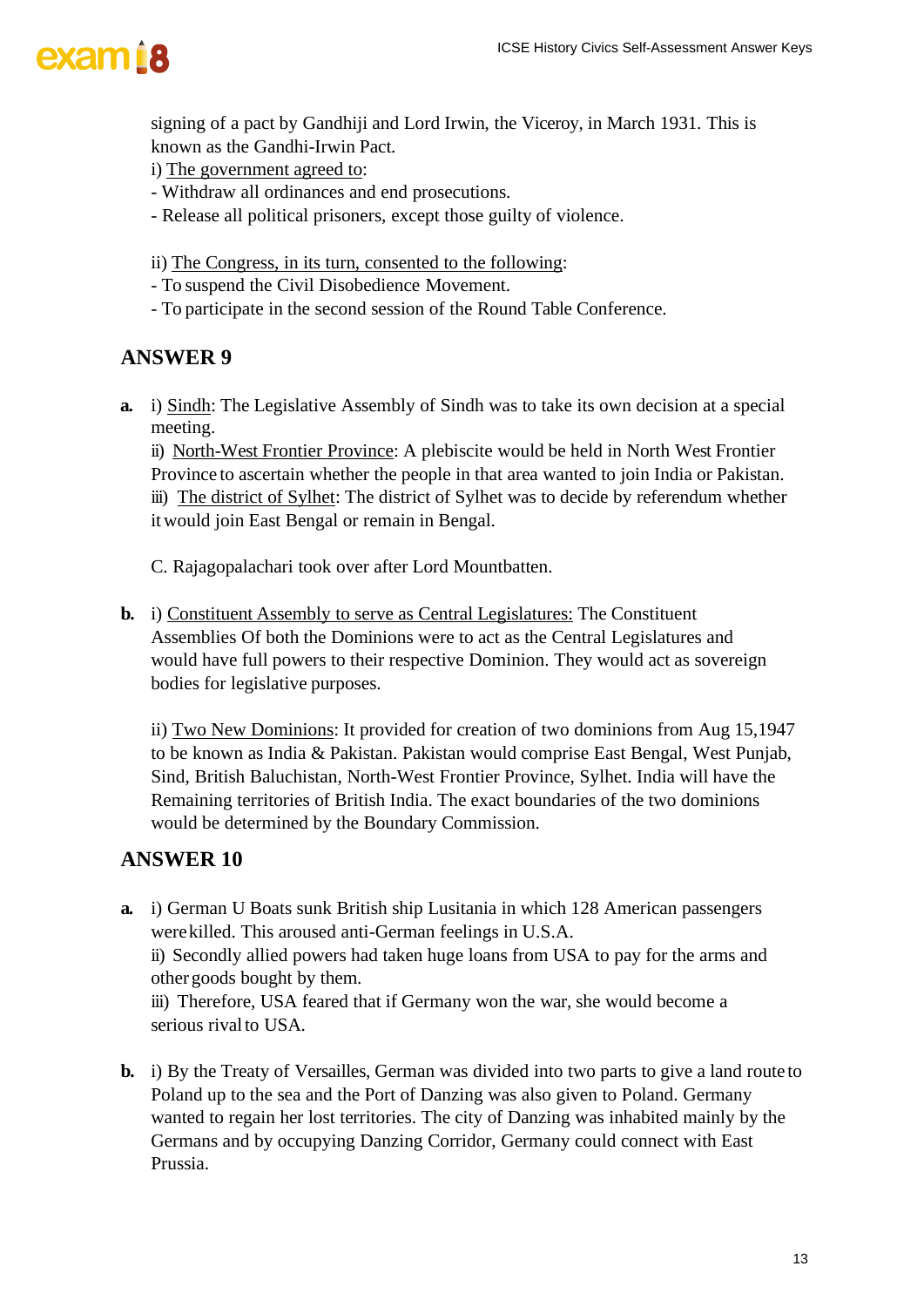

ii) Germany signed a Non-Aggression Pact with Russia in August 1939; Poland was accused of commit atrocities against Germans living there.

iii) On September 1, 1939, the German armies marched into Poland. France and Britain gave an ultimatum to Germany. In reply, Germany attacked France. On September 3, Britain and France declared war on Germany.

iv) Thus, the invasion of Poland marked the beginning of the Second World War.

**c.** i) All the German colonies were forcibly taken away from her and she was divided intotwo parts for the benefit of Poland.

ii) She was burdened with huge war indemnity which she could never pay.

iii) Her military power was reduced. This humiliation gave rise to the spirit of revenge and Germany started looking for an opportunity to do away with the harsh treaty.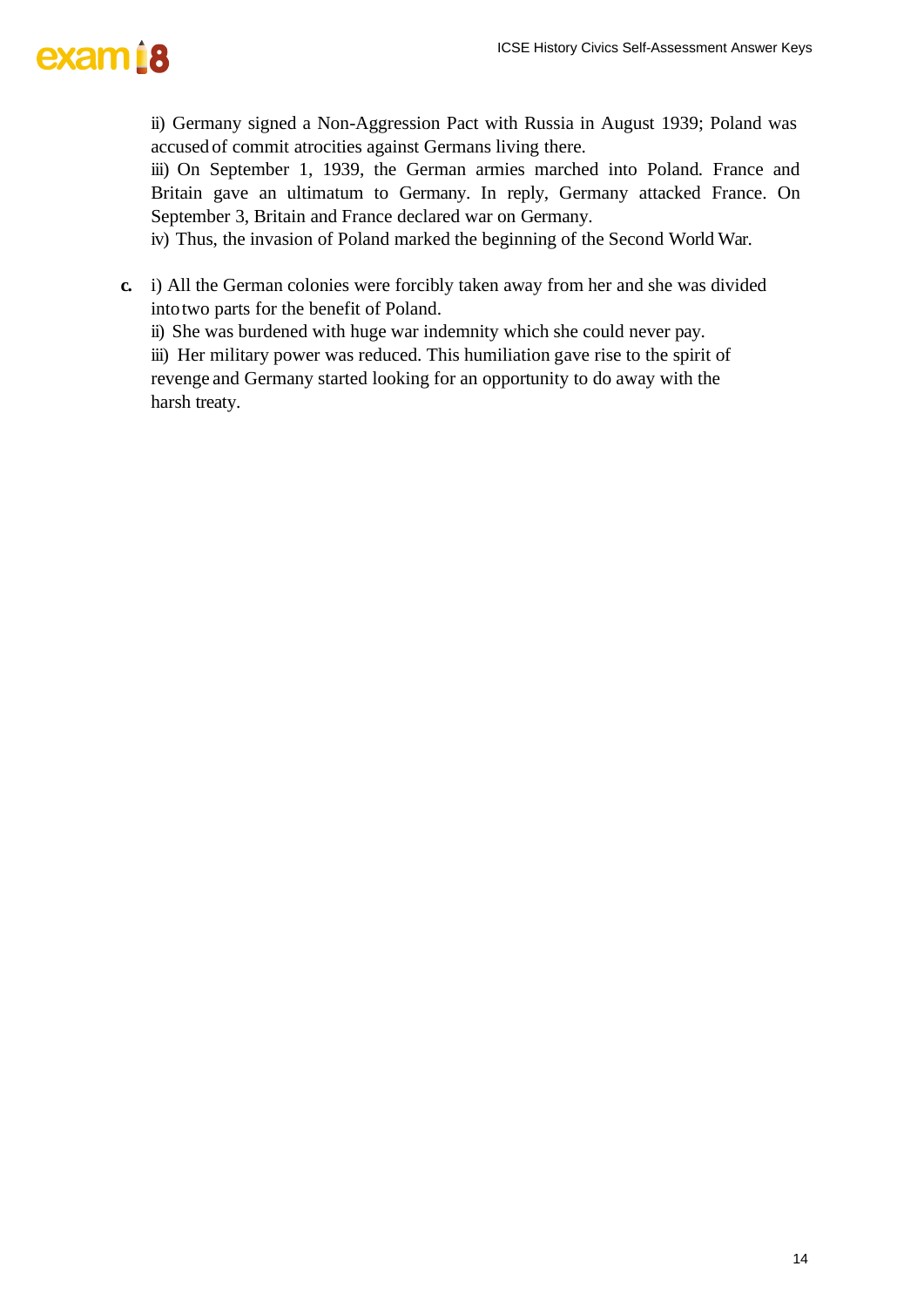# **ICSE HISTORY & CIVICS**

Answer Key to Self-Assessment Sample Paper - 3

## **ANSWER 1**

- **a.** The Zero Hour refers to the period which begins at 12 o'clock soon after the Question hour and continues till the lunch break which begins at one o'clock. During zero-hour members ask all types of Questions, without any permission or prior notice.
- **b.** Since Rajya Sabha cannot be dissolved. Therefore, known as the permanent house.
- **c.** The President.
- **d.** The President can promulgate (issue) an ordinance when the Parliament is not in session. The ordinance ceases to be effective six weeks after the session of the parliament has begun. Hence it is a temporary law.
- **e.** The Prime Minister selects his senior and trustworthy colleagues and advices the President to appoint them as the Cabinet Ministers. The President then appoints them as ministers as per the advice of Prime Minister.
- **f.** The council of ministers with the Prime Minister as their head are the real executive of the Indian Union.
- **g.** At least five.
- **h.** Disrespect for the dignity or authority of a court which includes bad behavior in the Court, refusing to answer a Question in the Court, speaking disrespectfully to a Judge, or refusing to carry a Court Order is known as contempt of court.
- **i.** Justice V. Ramaswami.
- **j.** i) Mandamus. ii) Quo Warranto.

#### **ANSWER 2**

**a.** According to Doctrine of Lapse, heirs adopted without the consent of the Company, could inherit only the private property of the deceased ruler, and not his territory, which wouldcome under the Company's rule. Rani Laxmi Bai of Jhansi, who became the victim of the Doctrine of Lapse, became a bitter enemy of the British as her adopted son was not accepted as the heir to the throne.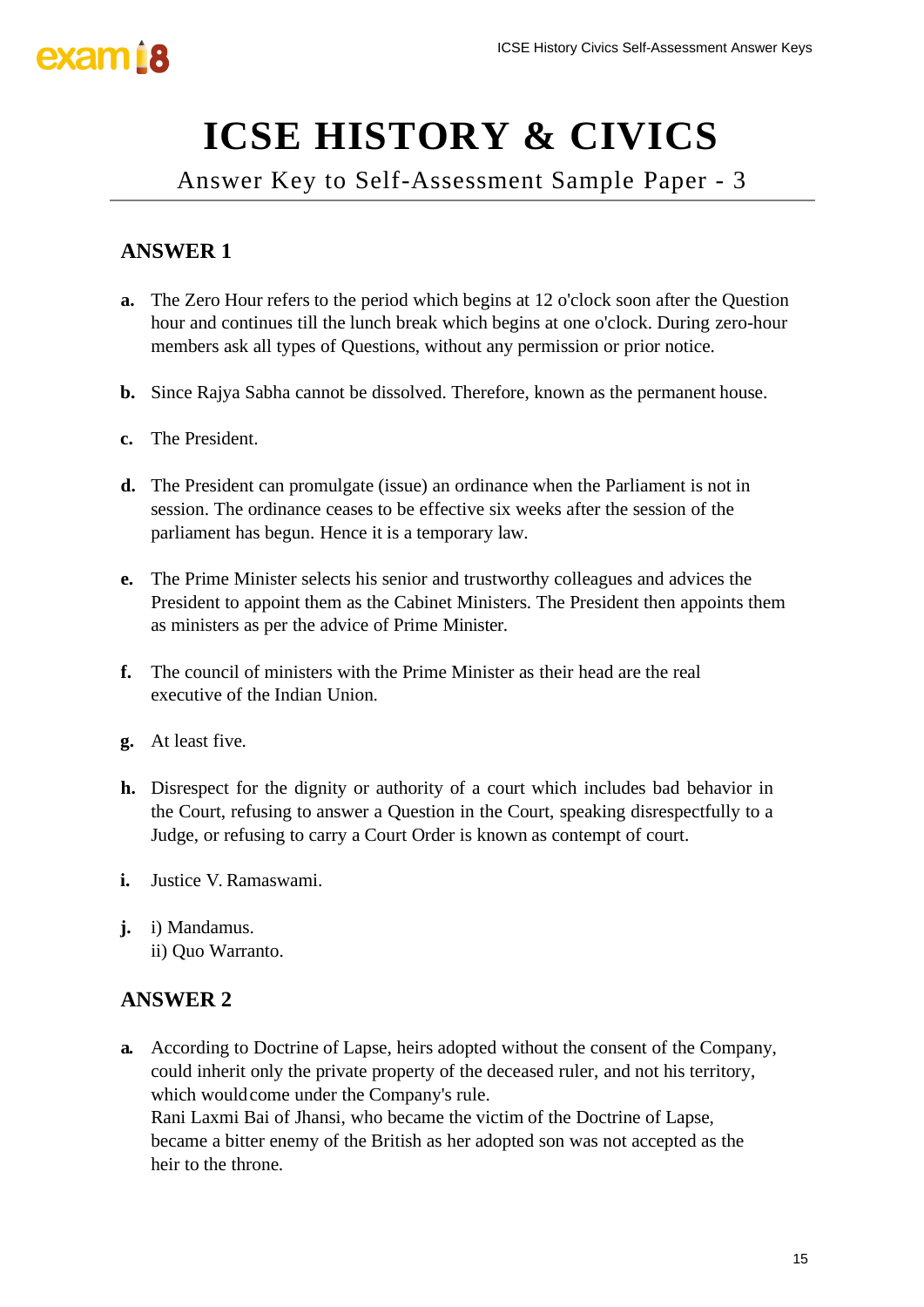

- **b.** Swami Dayanand Saraswati. He founded the Arya Samaj.
- **c.** Gopal Krishna Gokhale set up the Servants of Indian Society whose aim was to train national leaders who would dedicate themselves to the service of India.
- **d.** Lala Lajpat Rai. His courage and determination earned him the title of 'Sher-e-Punjab'.
- **e.** The two methods adopted by Gandhiji were Satyagraha and Swadeshi.
- **f.** Shahid and Swaraj islands.
- **g.** i) North-West Frontier Province: A plebiscite would be held in North West Frontier Province to ascertain whether the people in that area wanted to join India or Pakistan. ii) The district of Sylhet: The district of Sylhet was to decide by referendum whether it would join East Bengal or remain in Bengal.
- **h.** The major powers involved in the First World War were: Germany, Austria-Hungary, Italy forming triple allianceand France, England, Russia forming triple entente.
- **i.** Japan joined the Berlin Rome Axis to further its policy of expansion and conquest. It waslater called as Berlin - Rome - Tokyo Axis.
- **j.** i) To maintain international peace and security in the world and to remove threats to peace to suppress acts of aggression. ii) To develop friendly relations among nations based on respect for the principle of equal rights and self-determination of people.

#### **ANSWER 3**

- **a.** i) Maximum strength 250 members. ii) 238 members elected by the States. iii) 12 members nominated by the President from among persons having special knowledge or practical experience.
- **b.** i) The right of the member to ask Questions from the Government is known as interpellation.

ii) The Question Hour, Calling Attention Notices and Half an-Hour Discussion are some of the devices to seek information from the government about its policies and performance.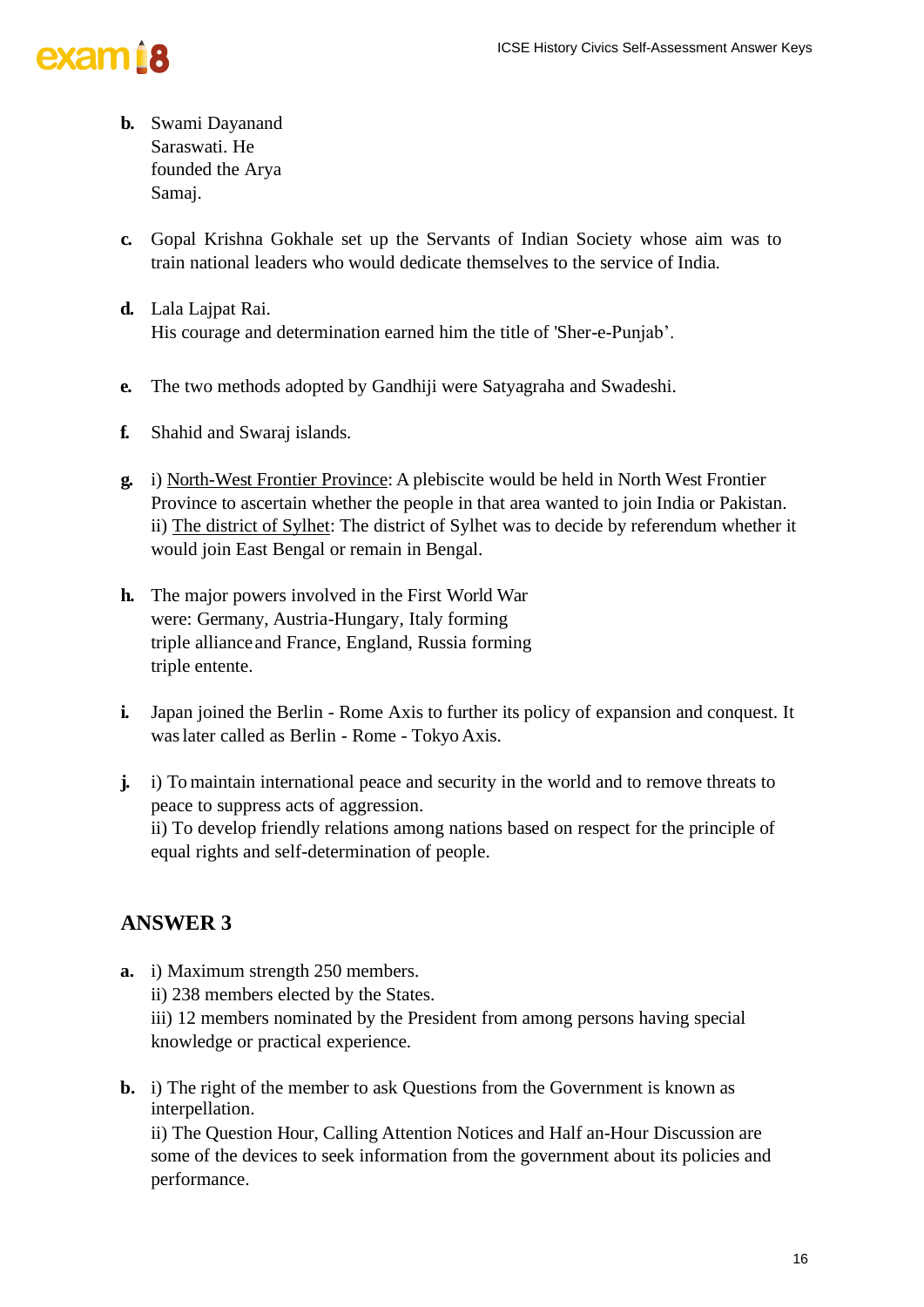

iii) It is a valuable device against injustice and slackness of the government.

**c.** i) If a Government acts against the Constitutional provisions, it can be voted out of office by passing a vote of no-confidence against the Prime Minister, or the Ministry as a whole or anyof its members.

ii) A no confidence Motion is a proposal expressing lack of confidence in the Ministry. iii) No-Confidence in the Government is moved by the Opposition. The House grants leaveto move No Confidence motion only when it has the support of at least 50 members.

iv) The Speaker puts the Motion to vote. If the Motion is passed, the Government has to resign.

#### **ANSWER 4**

- **a.** i) If the President, on receipt of a report from the Governor is satisfied that the constitutional machinery in a State has broken down i.e., State cannot be governed as per the provisions of the Constitution; he may declare an emergency in the state.
- **b.** This is called President's rule because the President may assume to himself all or any of the functions of the Government of the State. The duration of such an emergency is two months.If it were to continue beyond two months, it should be ratified by the Parliament.

#### **c. Effects**:

i) The State administration is directly placed under the President and the Governor of the concerned state acts in accordance with the instructions that are issued by the Union Government from time to time.

ii) The President may: Dissolve the Vidhan Sabha of the state and dismiss the Council of Ministers; or He may keep the Assembly and the Council of Ministers in suspended animation.

iii) When the Lok Sabha is not in session, the President may authorize expenditure out of the Consolidated Fund of the state.

iv) The President may suspend the provision of the constitution relating to any authority of the state excepting those related to High Courts.

#### **ANSWER 5**

**a.** i) Normally the term is of 5 years. The Prime Minister and the Council of Ministers stay in office as long as they have the majority support in the Lok Sabha.

ii) If the Lok Sabha passes a vote of no-confidence against them, they have to resign. iii) If the house is dissolved, they vacate their offices.

**b.** The ministers are individually responsible to the President. The Ministers hold office duringthe pleasure of the President and may be dismissed by him on the advice of the PM.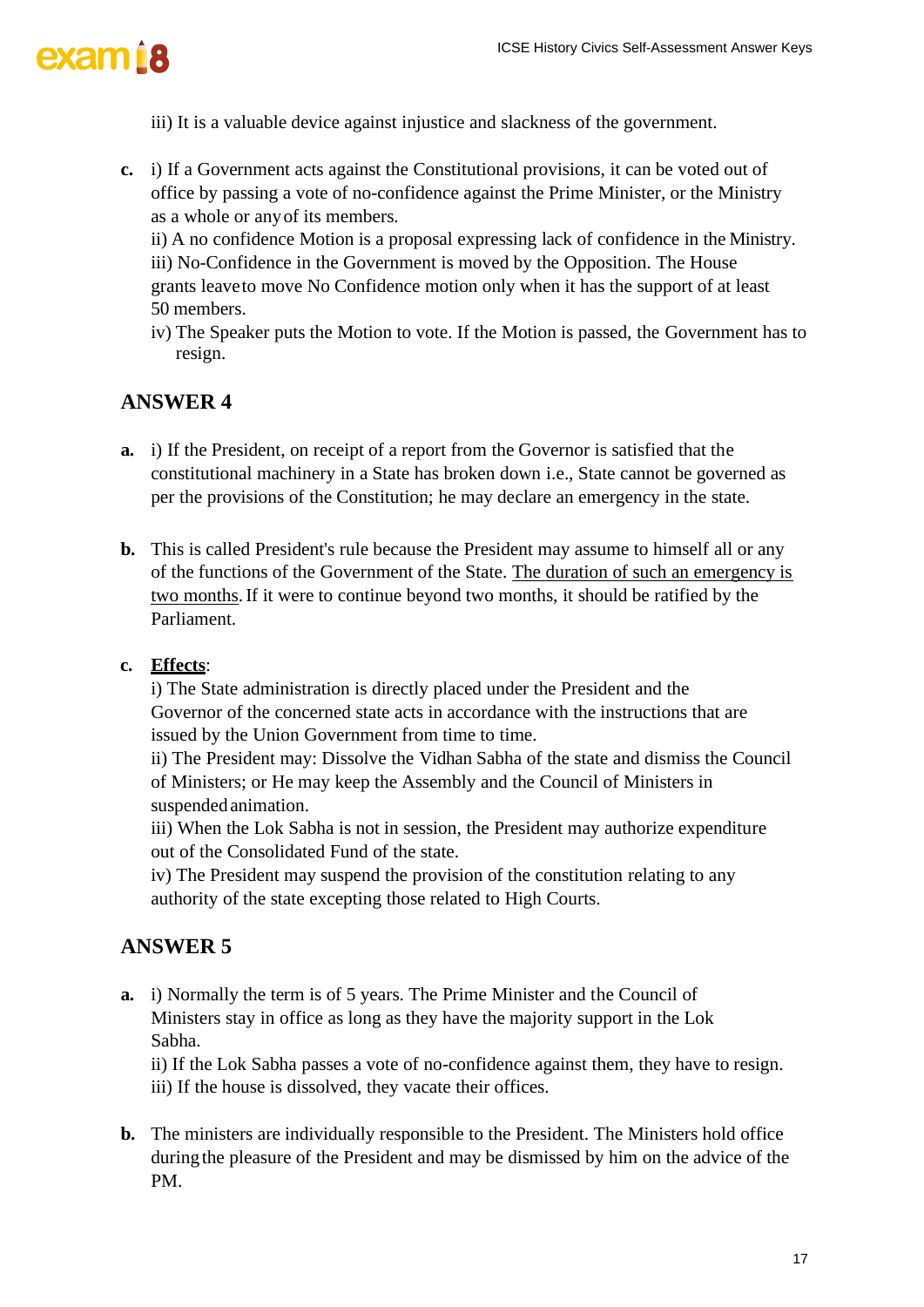- i) Each minister is answerable to parliament for the department under his control.
- ii) He has to answer all the Question s regarding the functioning of his department.
- iii) Every minister is responsible for matters such as personal lapse, breach of oath of secrecy.
- **c.** i) The Prime Minister allocates departments or portfolios to the ministers and can reshufflehis council of ministers whenever he pleases.
	- ii) The PM chooses his ministers and has the power to dismiss them.

iii) The PM coordinates the working of various departments so that administration is carried on smoothly. In critical matters, he coordinates the policy of the government. iv) The PM's resignation implies the resignation of the whole cabinet.

### **ANSWER 6**

- **a.** In 1856, the British authorities decided to replace the old-fashioned musket, (called the Brown Bess) by the new "Enfield rifle'. The loading process of the Enfield rifle involved bringing the cartridge to the mouth and biting off the top greased paper with the teeth. There was a rumor in the Bengal regiments that the greased cartridge had the fat of cow or pig. The sepoys were now convinced that the introduction of greased cartridges was a deliberate move to defile Hindu and Muslim religions, as the cow is sacred to Hindus and the pig is a taboo to Muslims. So, both the Hindus and the Muslim soldiers refused to use these cartridges and staged an uprising when they were forced to use them.
- **b.** Nana Saheb and Rani of Jhansi were both victims of Doctrine of Lapse. Nana Saheb sent emissaries to different parts of the country to generate awareness among Indians about the British policies. The sacrifices made by Nana Saheb and Rani of Jhansi gave birth to the spirit of nationalist movement in India.
- **c.** i) The British officers were rude and arrogant towards the Indians.
	- ii) They believed that they were superior to Indians and followed a policy of contempt towards the Indians.
	- iii) They Dubbed the Muslims as cruel and unfaithful. Some European officers ill treated and insulted Indians.
	- iv) Such acts of unjust discrimination alienated the British from the Indian masses.

#### **ANSWER 7**

- **a.** i) They held meetings where speeches were made and resolutions for popular demands were passed.
	- ii) They made use of the press to criticize government policies.

iii) They sent memorandums and petitions to government officials and the British Parliament. Though these petitions were addressed to the government, their real aim was to educate the Indian people.

**b.** i) Many new-educational institutions were started that were free from government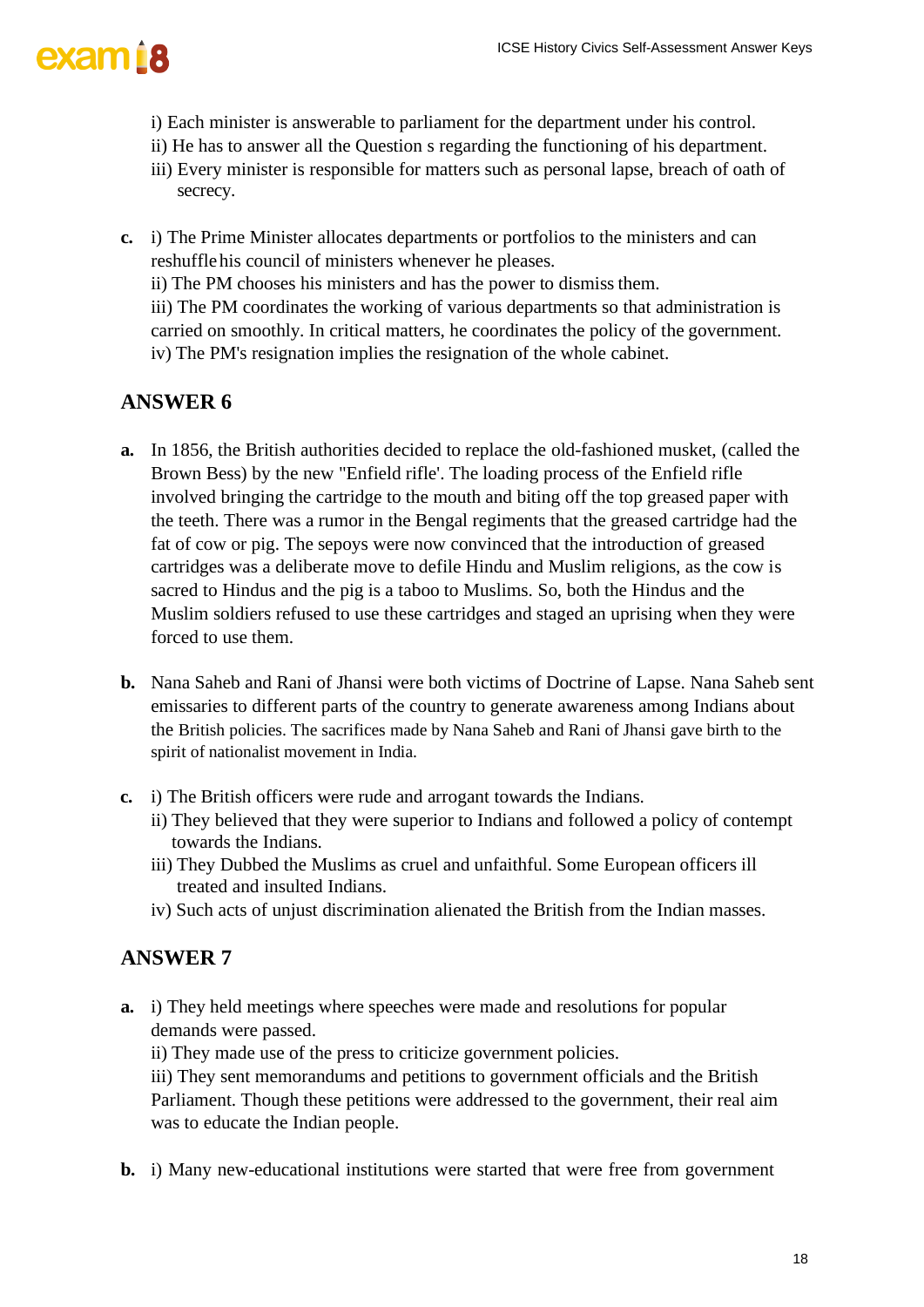

control to impart education according to the needs of the nation. Efforts were made to give education a national orientation in the vernacular languages.

ii) They adopted non-violent resistance and vigorous political action to achieve their aims. They made a clear distinction between begging rights and claiming them.

iii) They advocated courage, self-confidence and a spirit of sacrifice to achieve Swaraj.

| c.                                                                     |                                                          |
|------------------------------------------------------------------------|----------------------------------------------------------|
| <b>Early Nationalists</b>                                              | <b>Assertive Nationalists</b>                            |
| They wanted self-government under<br>British rule                      | 1. They wanted Swaraj ie complete<br>independence        |
| 2. They believed in constitutional methods.                            | 2. They were assertive in their approach                 |
| 3. They received support from intelligent<br>class                     | 3. They received support from the masses                 |
| They had faith in the British sense of<br>4.<br>justice and fair play. | 4. They held British responsible for India's<br>poverty. |

#### **ANSWER 8**

- **a.** i) The INA along with the Japanese army overran many territories in South-EastAsia. ii) INA captured Mowdok, an outpost situated south east of Chittagong.
	- iii) They captured the strong military post of Klang Klang.

iv) They raised the Tricolor Flag for the first time on the liberated Indian soil on March19, 1944.

**b.** i) The INA had revealed the heroism of the Indians. With the release of the national fromjail, the people began to look forward to the final struggle for freedom. ii) The INA inspired uprisings in the armed forces of the country. E.g.- The Indian

Naval ratings in Mumbai followed by similar uprisings in Kolkata, Chennai, and Karachi.

iii) INA failed in its political mission, but it set an inspiring example of patriotism.

#### **c.** i) **Failure of the Cripp's Mission**:

- With the Japanese army rapidly advancing towards India, it became necessary for the British to break the political deadlock in India.
- To win the support of India in the war, the British Prime Minister Churchill sent Sir Stafford Cripps to India for consultation with all the parties.
- After the failure of the talks with the Cripp's Mission (1942), the Congress was left with no alternative but to launch a movement against the British rule.
- The British government was not ready to give freedom even after their victory in the war.

#### ii) **Constant danger of Japan**:

- In 1942, the Japanese army had attacked Burma and was marching toward Assam.
- It was realized by the leaders that the presence of Britain in India would invite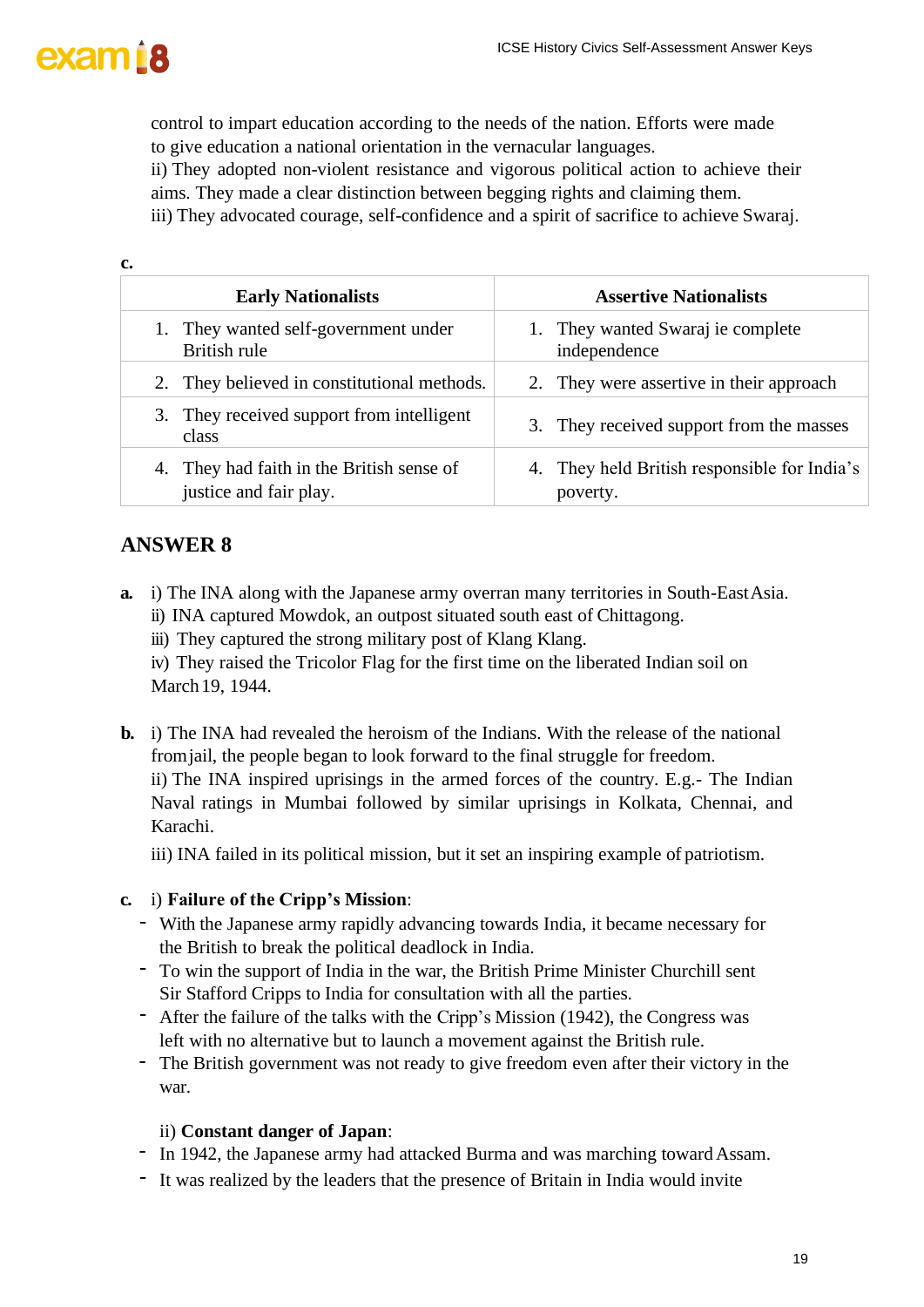

Japan's attack on India.

- The Congress leaders believed that the immediate withdrawal of the British alone could save India from a Japanese invasion.

### **ANSWER 9**

**a.** i) Division of Indian army and assets: Provision was made for the division of Indian army and the sharing of assets & liabilities between the two Dominions. ii) Princely States: The Princely states would become independent and all treaties and agreements exercised by His Majesty in the relation to the princely states would stand terminated from August 15, 1947. The states would thus become independent & would befree to join either of the dominions. iii) Constituent Assembly to serve as Central Legislatures: The Constituent

Assemblies Of both the Dominions were to act as the Central Legislatures and would have full powers to their respective Dominion. They would act as sovereign bodies for legislative purposes.

- **b.** There were severe communal problems and riots in the country. Lord Mountbatten found that it was difficult to solve the deadlock between Congress and Muslim League. He realized that the Cabinet Mission plan was unworkable, and a partition of India was inevitable.
- **c.** i) The Large-Scale communal riots that engulfed the whole country convinced all that the only solution to the communal problem lay in the partition of India. ii) The congress knew that it could not have a joint administration with the League due to bitter experience it had when the latter joined the interim government. iii) Continuation of British rule was harmful for India. The British were instigating the rulers of Indian States to remain independent. Hence partition was the price for immediate independence.

iv) Any further delay in the transfer of power would find India in the midst of civil war.

#### **ANSWER 10**

- **a.** i) Japan's ambitions rose after the First World War. In 1931, Japan intervened in Manchuria and despite the League's opposition occupied it and set up a government there.
	- ii) Japan also started an undeclared war against China in 1931.
	- iii) Japan joined the Berlin-Rome-Tokyo Axis to further its policy of expansion and conquest.

iv) Japan left the League of Nations and started occupying the British and American properties in China.

- **b.** i) Italy wanted to revive the glory of the Old Roman Empire. She joined the Anti-Comintern Pact in 1937 and formed a ten-year alliance with Germany to strengthen her position.
	- ii) Italy demonstrated her imperialistic designs by attacking Abyssinia. Mussolini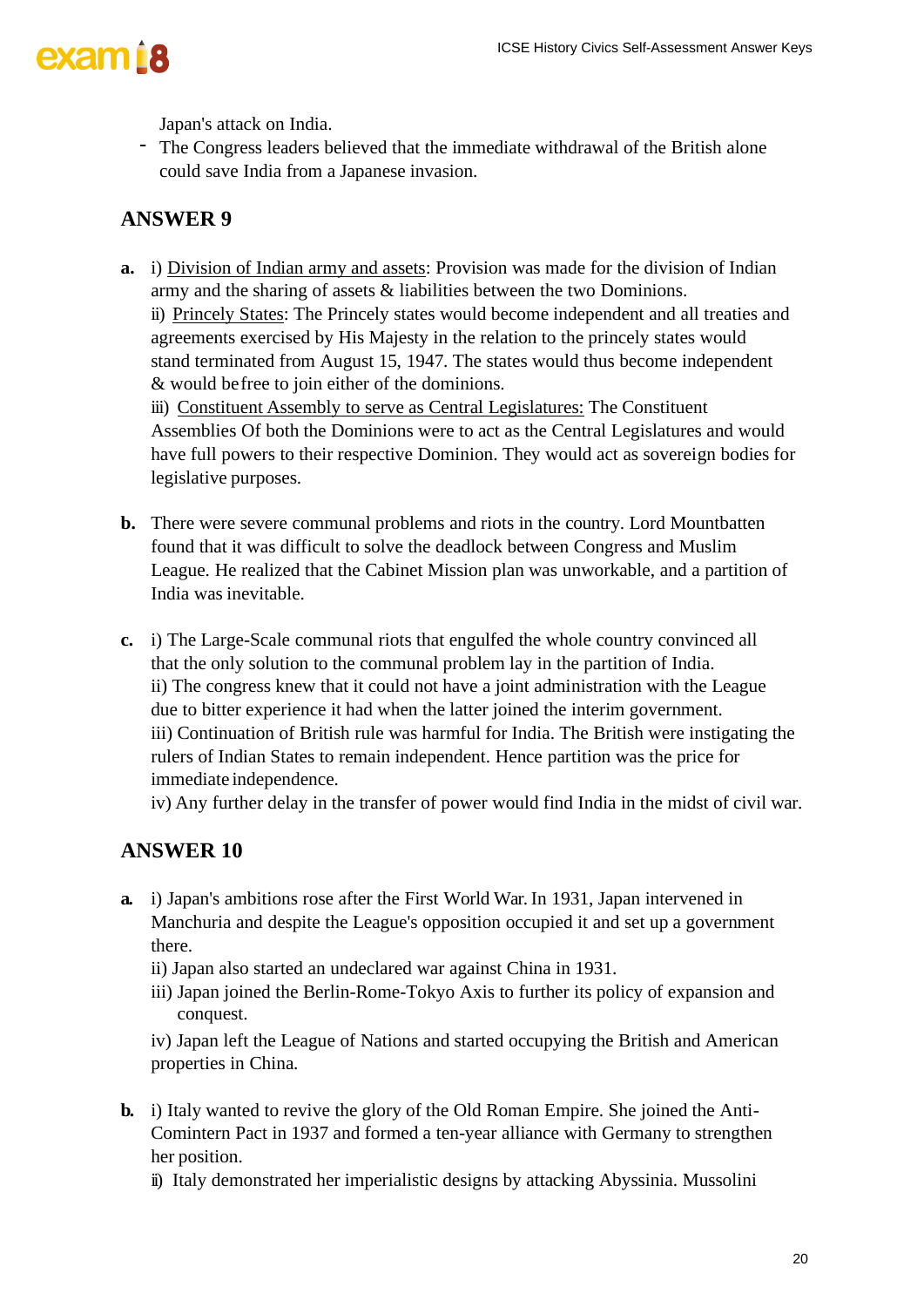opposedthe Treaty of Versailles. The League of Nations failed to take any action against Italy.

iii) The authority of the League was flouted by Japan when it seized Manchuria, and by Italy when it conquered Ethiopia.

**c.** i) In Germany, Hitler wanted to re-establish the prestige of Germany in the international field. Hitler flouted the military clauses in the Treaty of Versailles and declared re-armament.

ii) In 1938, he annexed Austria and dismembered Czechoslovakia and thus drove the countries towards another World War.

iii) Germany wanted to regain her lost territories. The city of Danzing was inhabited mainly by the Germans and by occupying Danzing Corridor, Germany could connect with East Prussia. Germany signed a Non-Aggression Pact with Russia in August 1939; Poland was accused of commit atrocities against Germans living there. On September 1, 1939, the German armies marched into Poland. The German armies completed the conquest of Poland in less than three weeks to ensure that no aid reached Poland.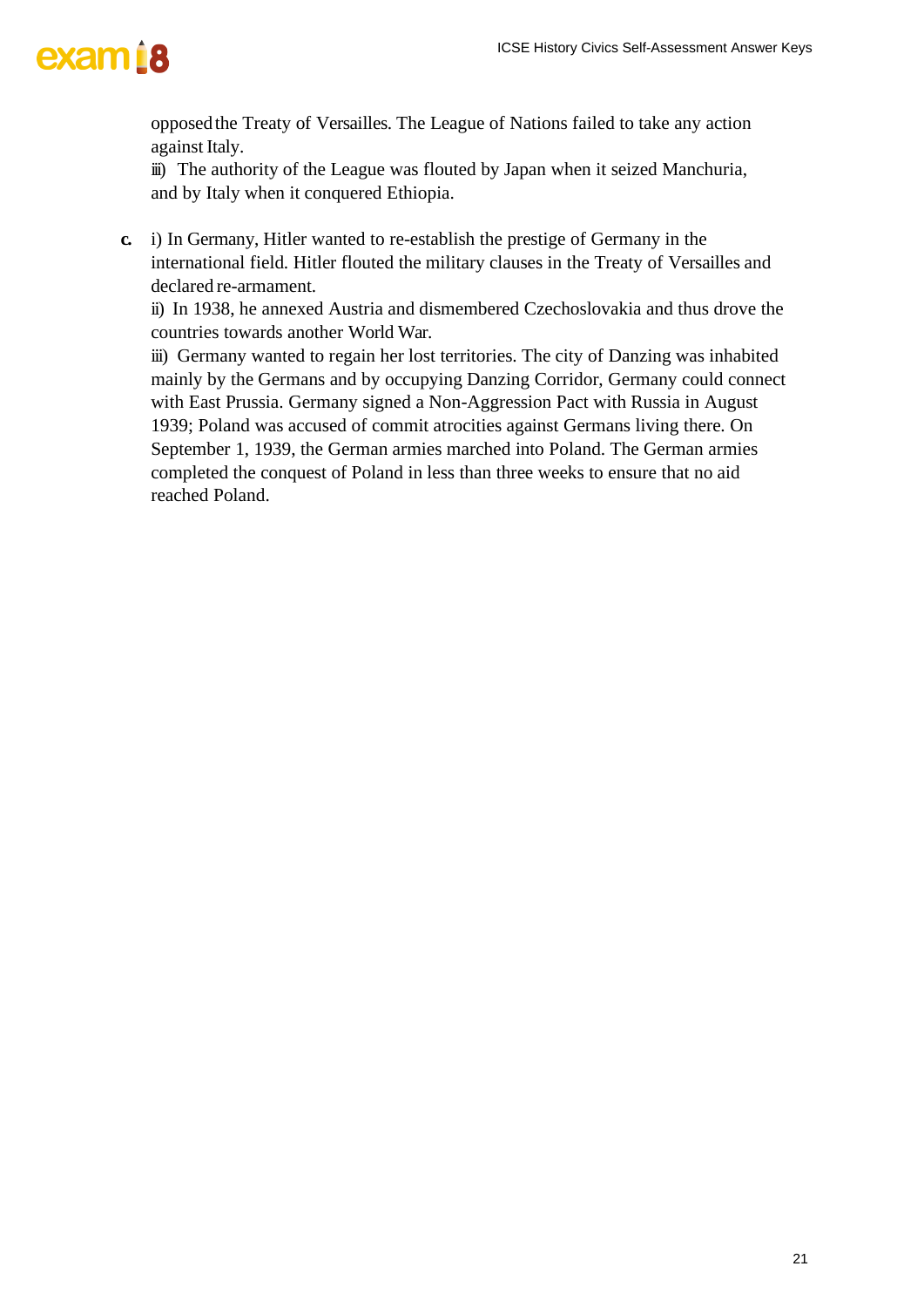

# **ICSE HISTORY & CIVICS**

Answer Key to Self-Assessment Sample Paper - 4

### **ANSWER 1**

- **a.** Prorogation means termination of the session of Parliament. The power of prorogation belongs to the President.
- **b.** When the house is divided equally on any Question, the Speaker or Chairman is entitled to vote. Such a vote is called casting vote and its purpose is to resolve a deadlock.
- **c.** A person is holding an office and earning financially under the government.
- **d.** On population basis.
- **e.** The President.
- **f.** He shall continue to hold office after the expiry of his term until his successor takes charge.
- **g.** The PM's resignation implies the resignation of the whole cabinet.
- **h.** A decision pronounced by the Court determining the rights of the parties in the proceedings.
- **i.** They can be impeached, if they are found guilty of misusing their powers or acting against the provisions of the Constitution.
- **j.** The Parliament can increase or decrease the number of judges as and when required.

- **a.** i) India was forced to export, at cheaper rates, raw materials like cotton and silk, indigo and tea that the British industries needed urgently. ii) India was made to accept readymade British goods either duty-free or at nominal duty rates, while Indian products were subjected to high import duties in England. The Indian handmade goods were unable to compete with the cheaper, British products.
- **b.** i) The British developed means of transport and communication to promote their own commercial interest in India. The first railway line connecting Bombay with Thane was laid in 1853 and this encouraged trade, commerce, and growth of nationalism. ii) People living in faraway places could travel freely and mix with each other. Regional feelings began to disappear, and people felt that they belonged to one country.
- **c.** Surendranath Banerjee, Dadabhai Naoroji and Gopal Krishna Gokhale.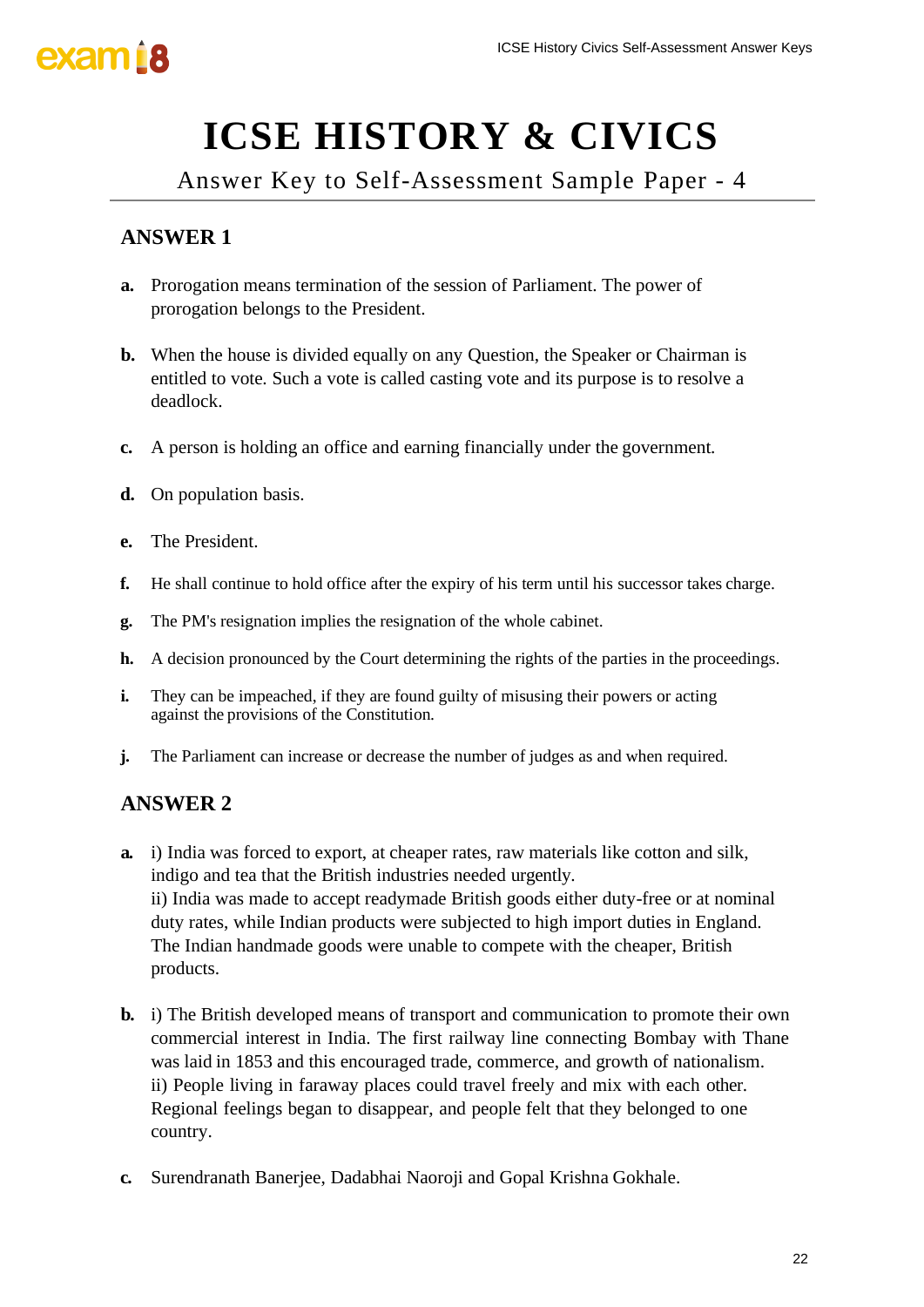- **d.** Bal Gangadhar Tilak. The British called him 'Leader of Indian Unrest'.
- **e.** i) Bengal was the nerve centre of Indian nationalism. So, the British hoped to stop the rising tide of nationalism by partitioning Bengal. ii) The partition was intended to curb Bengali influence by reducing it to minority.
- **f.** i) To protect and advance the political rights and interests of the Muslims and to represent their needs and aspirations to the government in mild and moderate language.

ii) To prevent the rise of the feelings of hostility between the Muslims of India and other communities.

- **g.** i) At the annual session of the Congress, held at Lahore in December 1929 under the chairmanship of Jawaharlal Nehru, a resolution for complete independence was passed. ii) The first Independence Day was celebrated on 26th January 1930 in Kolkata. The Indian National flag was hoisted and the pledge for complete independence was taken.
- **h.** The motto of the INA was Unity, faith, sacrifice.
- **i.** Woodrow Wilson (President of USA), Lloyd George (Prime minister of Britain),George Clemenceau (Prime minister of France).
- **j.** UNICEF United Nation Children's Fund. WHO - World Health Organization?

### **ANSWER 3**

- **a.** i) Rajya Sabha members are elected by the elected members of the legislative assembly of each state by a system of proportional representation by means of single transferable vote.
	- ii) One-third members retired every 2 years.
	- iii) Members can be re-elected any number of times.
- **b.** Maximum strength 552.
	- i) Not more than 530 members shall represent States.
	- ii) Not more than 20 members shall represent Union Territories.
	- iii) 2 members from Anglo Indian community that is nominated by the President,

in casehe feels that they are not adequately represented.

**c.** Lok Sabha is more powerful.

i) Money Bills can be introduced only in the Lok Sabha.

ii) Motion of No Confidence against the government can only be introduced and passed in Lok Sabha.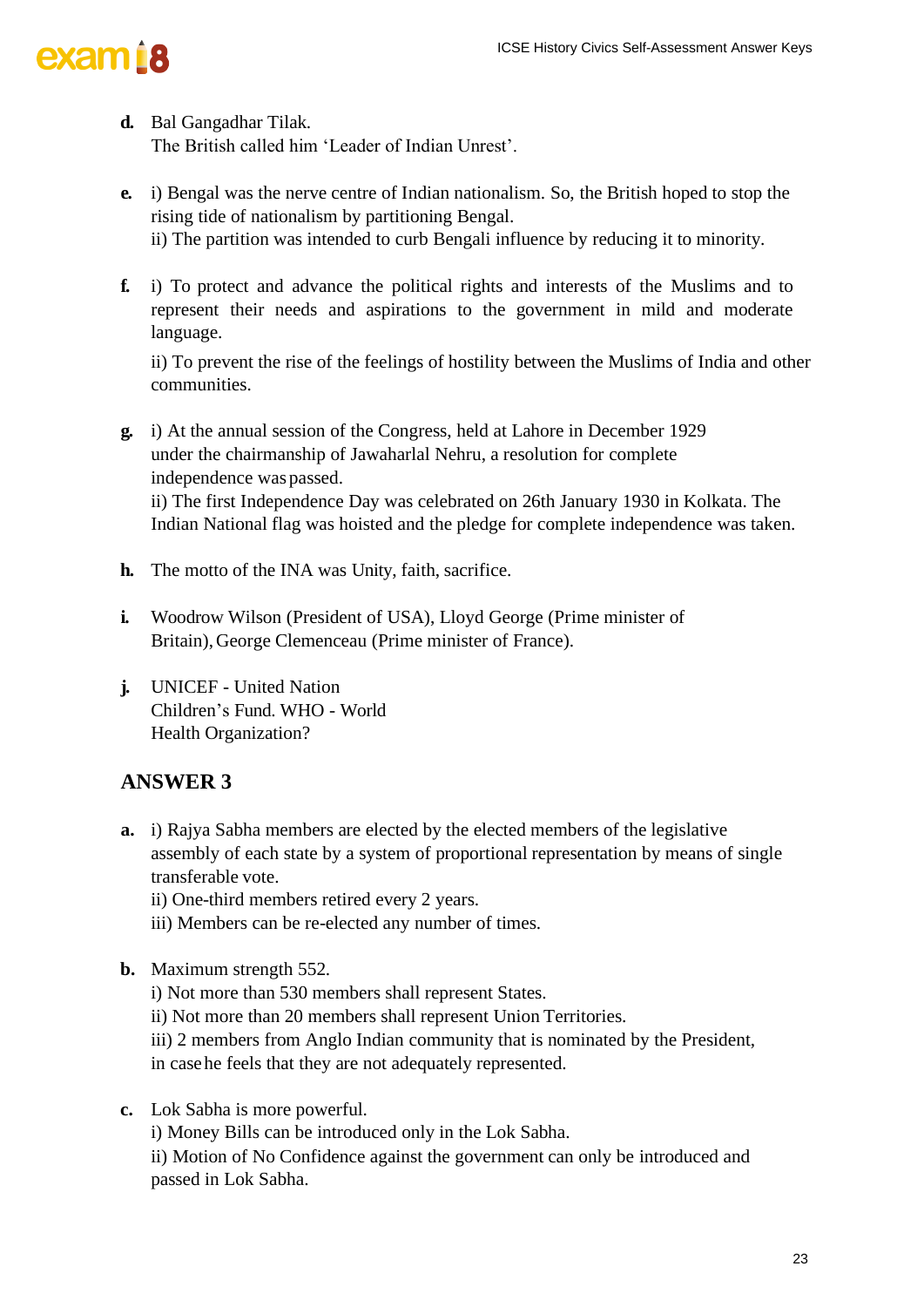iii) In case of deadlock between the two houses over an ordinary bill, the will of the Lok Sabha prevails because of its higher numerical strength.

### **ANSWER 4**

- **a.** i) He should be a citizen of India
	- has completed thirty-five years of age.
	- is qualified for election as a member of the Lok Sabha.

- A person shall not be eligible for election as President if he holds any office of profit underthe Government of India or Government of any State.

**b.** President is elected indirectly by the members of an Electoral College consisting of: i) the elected members of both Houses of Parliament.

ii) the elected members of the Legislative Assemblies of the States including NationalCapital Territory of Delhi and the Union Territory of Puducherry.

iii) Nominated members of either house of Parliament and State Assemblies are not eligibleto be included in the Electoral College.

**c.** i) If the President were to be elected directly by the people, he could become a rival centre of power to the Council of Ministers. This would be against the parliamentary system with ministerial responsibility.

ii) As the membership in the two houses of Parliament is dominated by one party, election of the President merely by many members of the Union Parliament could make him a nominee of the ruling party like the Prime Minister. Hence, he would not represent theStates.

iii) The President is elected by the members of both houses of Parliament and Legislative Assemblies of the states. Thus, the President is a representative of the whole nation.

iv) The direct election of the President would have been very costly and time- and energy- consuming due to the vast size of the electorate. This is unwarranted keeping in view that he is only a symbolic head.

## **ANSWER 5**

**a.** i) The Supreme Court of India consists of a Chief Justice of India and not more than thirty other judges.

ii) The Parliament can increase or decrease the number of judges as and when required. iii) Besides having regular judges, the Constitution also provides for the appointment of some judges to the Supreme Court on an ad hoc (temporary) basis for a period as may be necessary. The appointments are made with the consent of the President and after consultation with the Chief Justice of the High Court concerned.

**b.** i) The Supreme Court is the interpreter of the Constitution and its decision is final. The power to review laws and executive orders passed by the Union and State Legislatures is known as Judicial Review.

ii) The Supreme Court can declare a law null and void, if it is against the letter and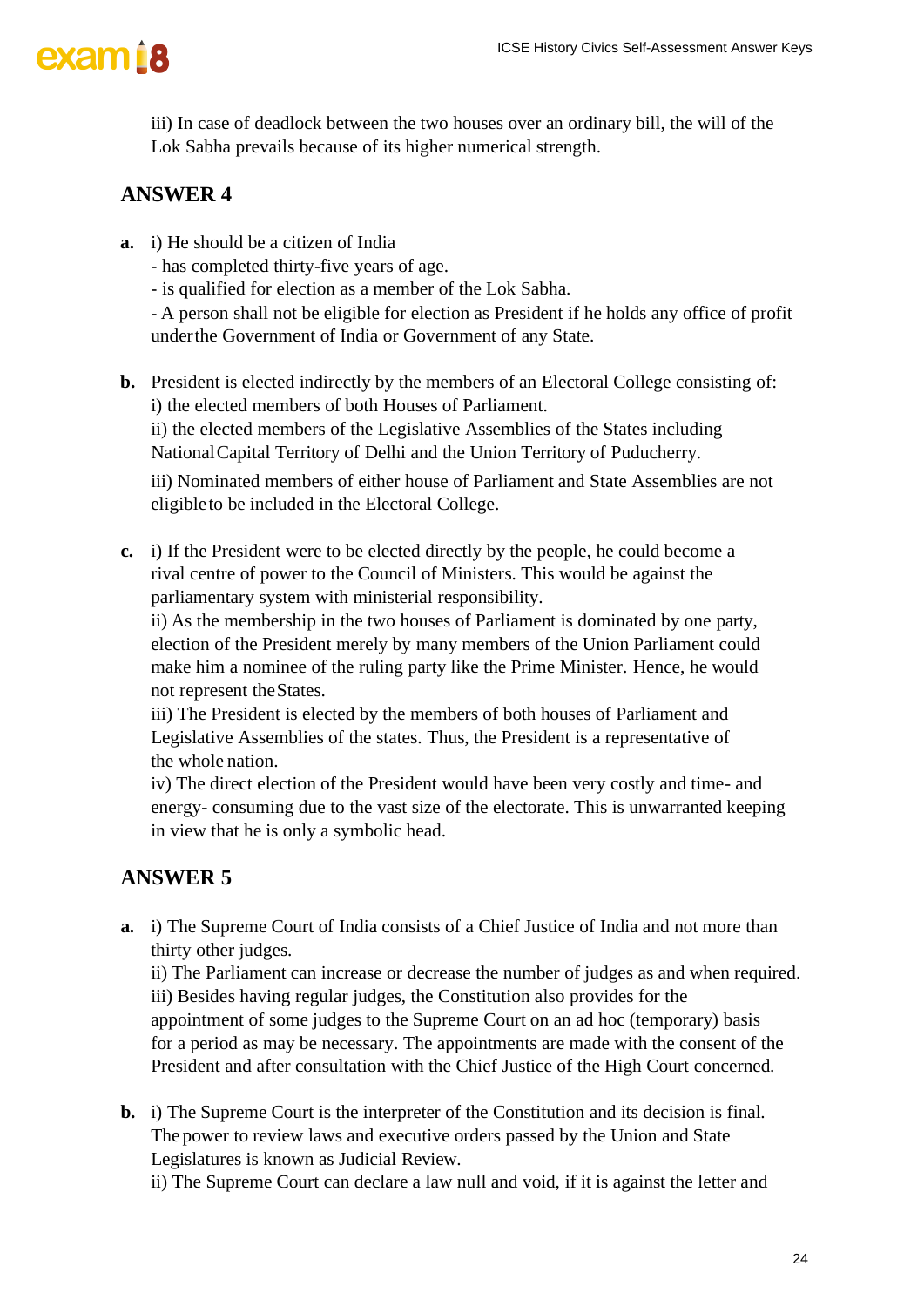spirit of the Constitution.

iii) It was in the exercise of this power that the ordinances regarding the Nationalization of Banks and Abolition of Privy Purses of the erstwhile princes were declared null and void bythe Supreme Court a few years ago.

- **c.** A Court of Record is a court whose judgements are recorded for evidence in precedents. The High Court and other Courts are bound to give a similar decision in a similar case, and they are not to be Questioned in any subordinate court. The Court of Record has two implications:
	- i. Judgements and orders preserved as record can be produced in any Court as precedents.
	- ii. The Court has the authority to punish a person for Contempt of Court and it cannot be deprived of this right by any authority. Thus, it acts as the guardian of theConstitution.

#### **ANSWER 6**

- **a.** In 1856, Lord Dalhousie annexed Awadh to the Company's dominions on the pretext of alleged misrule. The dissolution of the Nawab of Awadh's army and administration threw thousands of nobles, officials, and soldiers out of jobs. The British confiscated the estates of the Talukdars or zamindars. The dispossessed Talukdars became the opponents of the British rule. The people of Awadh had to pay higher land revenue and additional taxes on food, houses, etc. It also affected the soldier's financial position. They had to pay higher taxes on the land their families held in Awadh.
- **b.** i) The British officers were rude and arrogant towards the Indians. ii) They believed that they were superior to Indians and followed a policy of contempt towards the Indians. iii) They dubbed the Muslims as cruel and unfaithful. Some European officers ill-
- treated and insulted Indians. **c.** i) The landed aristocracy which included the Talukdars and the hereditary landlords
- were deprived of their estates. According to the provisions of the Inam Commission (1852), 20,000 estates were confiscated when the landlords failed to produce evidence like title-deeds by which they held the land.
	- ii) These confiscated lands were sold by public auction to the highest bidders.
	- iii) Such estates were usually purchased by merchants and money lenders
	- who did not understand the needs of the tenants and exploited them.

iv) This droves the landed aristocracy to poverty Without benefitting the peasantrywhich suffered under exorbitant land revenue.

#### **ANSWER 7**

**a.** i) Dadabhai Naoroji.

ii) He founded the London India Society in collaboration with W.C. Bonnerjee to publicise grievances of Indians. He was the first Indian to become the member of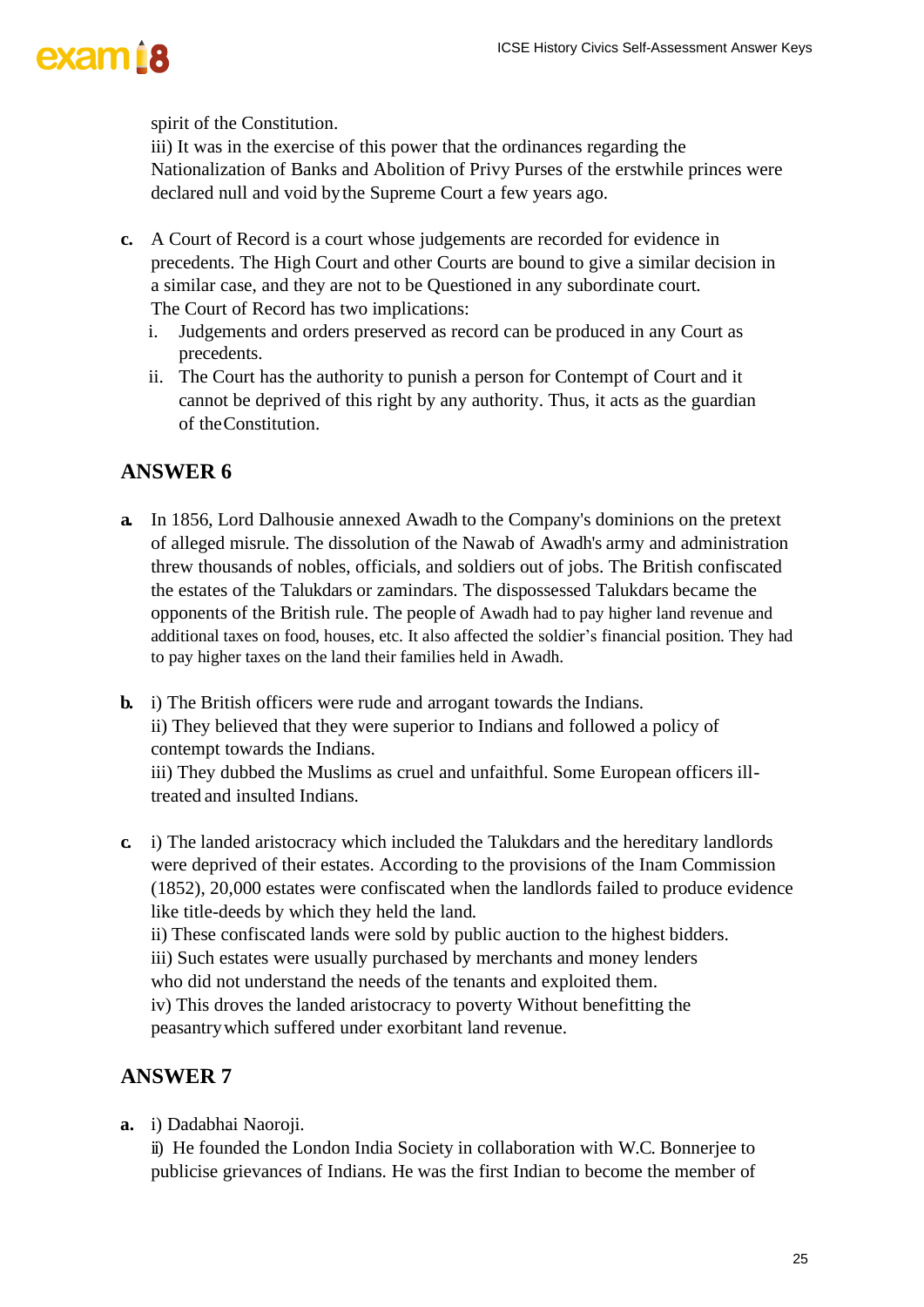

the British House of Commons in England.

- iii) Poverty and Un British Rule in India
	- The Parsee Religion.
- **b.** Bal Gangadhar Tilak, Lala Lajpat Rai and Bipin ChandraPal. Objectives: i) The main objective was the immediate attainment of Swaraj. This means complete independence. ii) They aimed to achieve it by mass struggle.
- **c.** The methods adopted were.

**SWADESHI:** Swadeshi means producing necessary items in one's own country and using them without depending on imported goods.

**BOYCOTT**: Swadeshi and boycott go-together. Boycott meant not only the boycott of British goods but also the boycott of government services, school and colleges. Boycott of British goods and use of swadeshi would encourage Indian industries and provide employment to people.

**NATIONAL EDUCATION:** Many new-educational institutions were started that were free from government control to impart education according to the needs of the nation. Efforts were made to give education a national orientation in the vernacular languages.

**MASS INVOLVEMENT**: They had immense faith in the strength of the masses and proposed to win freedom through mass action. They aroused the masses by influencing them with their sacrifices and suffering.

- **a.** A large but peaceful crowd gathered at the Jallianwala Bagh in Amritsar on April 13, 1919 because their leaders Dr. Satya Pal & Dr. Kitchlu were arrested. The Bagh had only one exit  $\&$  other three sides were enclosed by buildings. After closing the exit with his troops, General Dyer, the military commander of Amritsar, ordered them to shoot at the crowd. The troops fired till their ammunition was exhausted and about one thousand innocent people were killed and many more wounded. The Jallianwala Bagh tragedy shocked the nation.
- **b.** i) It strengthened the National movement by involving the masses peasants/workers, student, teachers, and women. ii) It fostered Hindu-Muslim unity due to the merger of Khilafat leaders and Congress. iii) Khadi became the symbol and the movement spread the message of swadeshi. Many national schools and colleges were set up. Steps were taken for removal of untouchability.
- **c.** i) It was attended by Gandhiji as a sole representative of the Congress according to the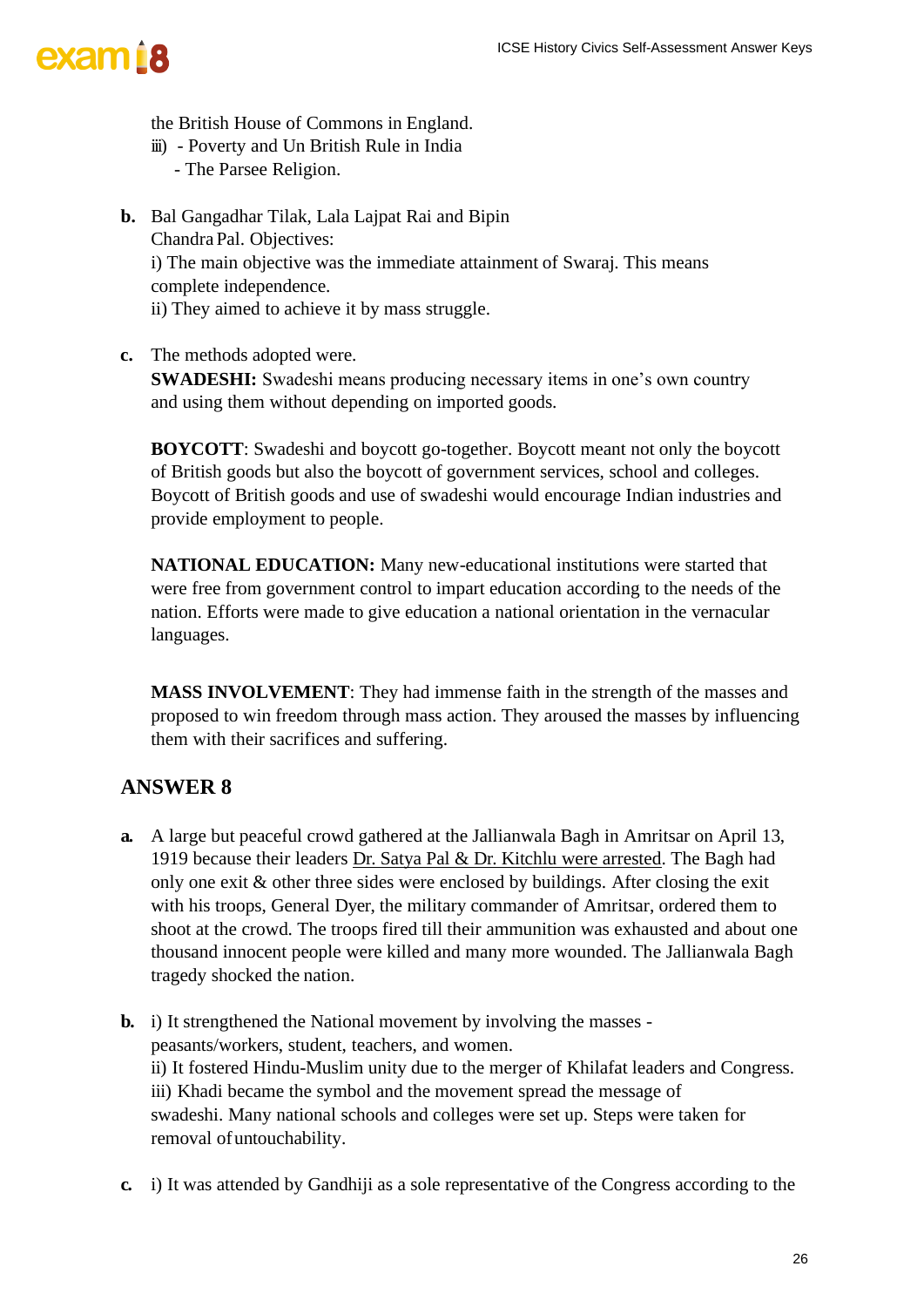terms of the Gandhi-Irwin Pact.

ii) The conference was soon deadlocked as separate electorates were demanded not only by Muslims but also Sikhs, Christians, Anglo Indians and Depressed Classes.

iii) The Question of Independence or setting up of a responsible Indian Government receded into the background.

iv) The British government refused to immediately grant dominion status to India. Gandhiji returned to India disappointed. Congress renewed the Civil Disobedience movement.

#### **ANSWER 9**

**a.** i) INA was an army organized on foreign soil, hundreds of kilometers away fromits motherland.

ii) It was dependent on foreign powers for planes, tanks, artillery, ammunition, etc.

iii) It depended upon the patriotic fervor of its nationals scattered over East Asia for money, clothing, food, and other civilian supplies.

**b.** i) To organize an armed revolution and to fight the British army with modern arms. ii) To organize a provisional government of Free India to mobilize all the forces effectively.

iii) Total mobilization of Indian manpower and money for a total war.

**c.** i) Subhas Chandra Bose set up the provisional government of free India on October 21, 1943 in Singapore. The provisional government acquired its first victory when Japan handed over Andaman & Nicobar Islands to it. Bose renamed them as Shaheed and Swaraj islands, respectively.

ii) He organized a new party known as the Forward Bloc to liberate Indians from the colonial rule.

- iii) He led the freedom struggle outside India as the supreme commander of INA. He inspired the younger generations, and it was due to him that INA won so many victories.
- iv) Bose gave the slogans- "Delhi Chalo" and "Jai Hind" and he gave the call" Give me blood and I shall get you freedom."

#### **ANSWER 10**

**a.** i) Two kinds of states existed in Europe in the early 20th century, single nation states like France, Holland, and Germany whose national identities were based on their common language and traditions. On the other hand, there were Imperial States like the Austria-HungarianEmpire and the Russian Empire.

ii) Germany and Austria-Hungary signed a treaty to help each other in case of enemyattack. Three years later, Italy joined the pact, and this was known as the TripleAlliance.

iii) This alarmed Britain and France, so they came closer. Britain, France, and Russia formed the Triple Entente. Later Japan joined the Triple Entente. Thus Europe was divided into two major armed camps. The rivalry between these two camps led to the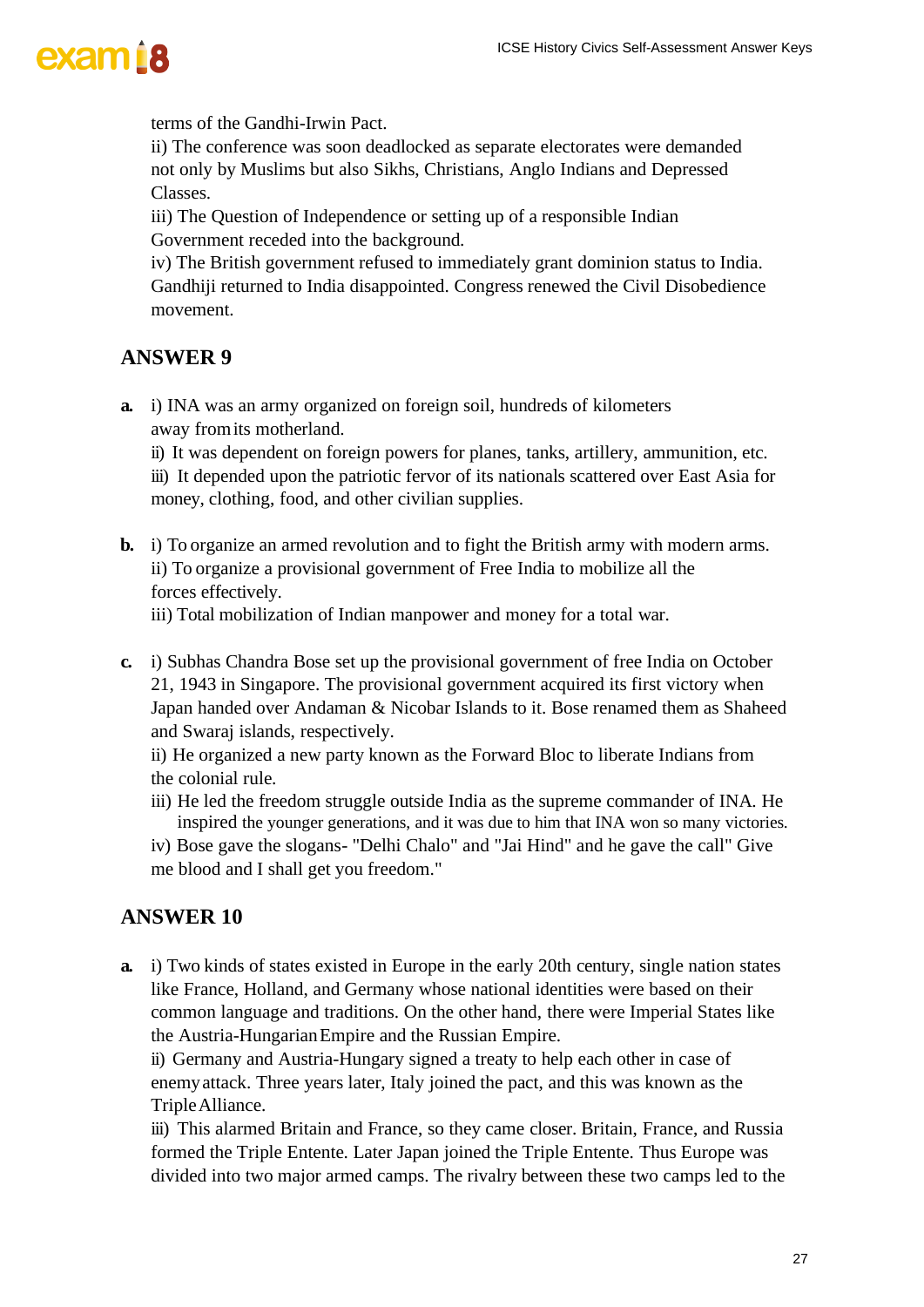## exam<sup>18</sup>

First WorldWar.

**b.** i) The League did nothing when Poland, with the backing of France, seized a part of Lithuania in 1920.

ii) In 1923, there was a threat of war between Italy and Greece. Italy refused to submit to the League's intervention and the dispute was settled by dire mediation of Great Britain and France.

iii) The authority of the League was flouted by Japan when it seized Manchuria, and by Italy when it conquered Ethiopia. Thus, the League failed to maintain international peace, and the countries of Europe lost faith in its usefulness.

**c.** The United Nation.

Objectives:

i) To maintain international peace and security in the world and to remove threats to peace to suppress acts of aggression.

ii) To develop friendly relations among nations based on respect for the principle of equal rights and self-determination of people.

iii) To be a center for harmonizing the actions of nations in attaining these common ends. Disarm, Decolonize and Develop are the three new objectives set by the UN.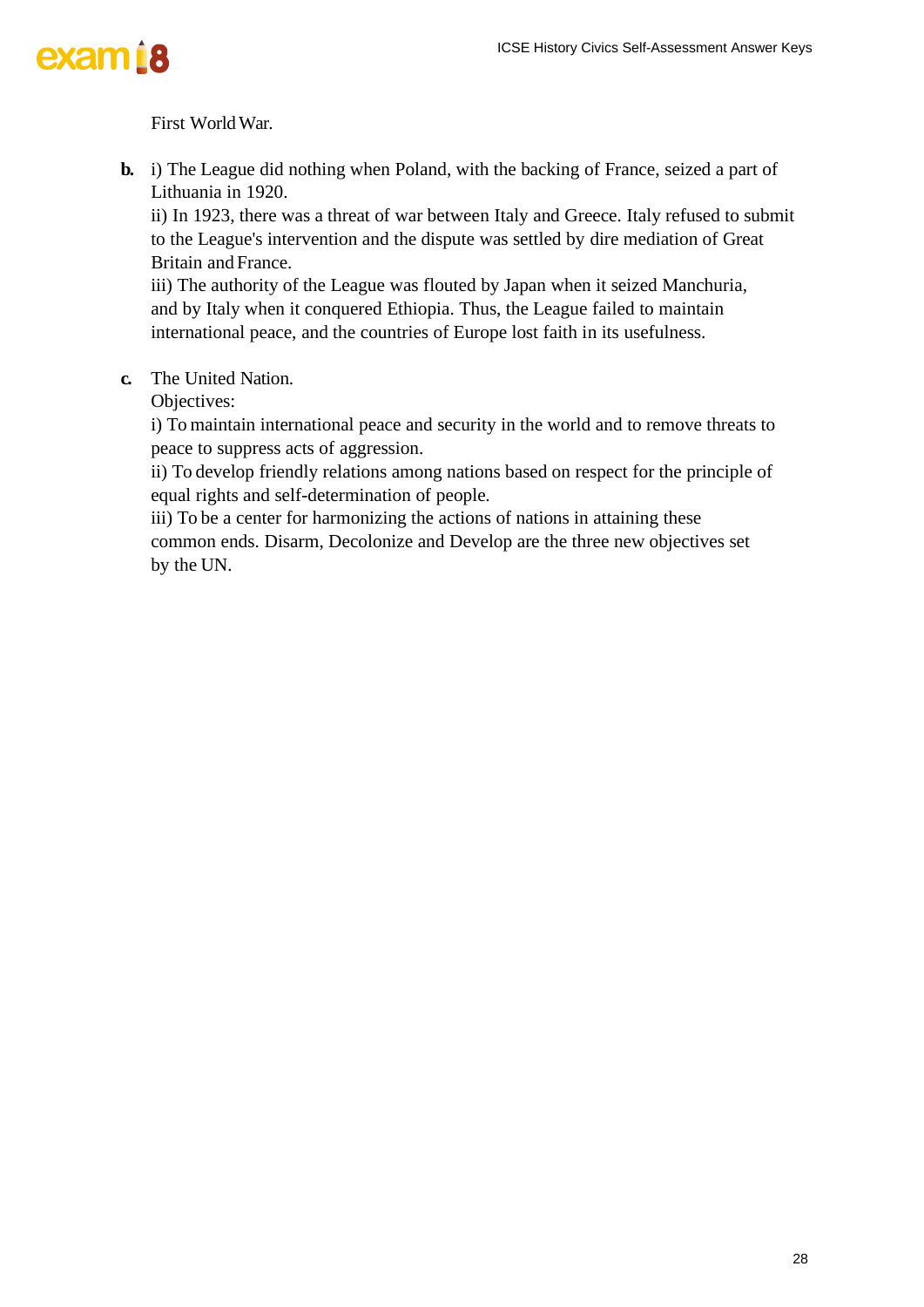

# **ICSE HISTORY & CIVICS**

Answer Key to Self-Assessment Sample Paper - 5

### **ANSWER 1**

- **a.** 14 days.
- **b.** The Union Legislature comprises of the President and the two Houses of Parliament: The House of the People (the Lok Sabha) and the Council of States (the Rajya Sabha).
- **c.** When the house divided equally on any Question, the Speaker or Chairman is entitled to vote. Such a vote is called casting vote and its purpose is to resolve a deadlock.
- **d.** A bill having financial bearing is known as the money bill.
- **e.** The union executive consists of the President, the Vice President, the Prime Minister, the council of ministers and the attorney general of India.
- **f.** The Chief Justice of India and in his absence, the senior most judge of the Supreme Court.
- **g.** If a non-member is appointed, the minister must get elected or nominated to the Parliament within six months from the date of his appointment or else he will have to resign from his post as a minister.
- **h.** The Supreme Court.
- **i.** A Writ is an order from a judicial authority asking a person to perform an act or refrain from performing an act. It is issued for the enforcement of Fundamental Rights.
- **j.** A Supreme Court judge holds office till the completion of 65 years of age.

- **a.** The British tried to expand their political power in India by four ways, i.e., by outright wars, by the system of Subsidiary Alliance, by adopting the Doctrine of Lapse and on the pretext of alleged misrule.
- **b.** Nationalism refers to the feeling of oneness and common consciousness that emerges when people living in a common territory share the same historical, political and cultural background, have the same language, cultural values and consider themselves as one nation.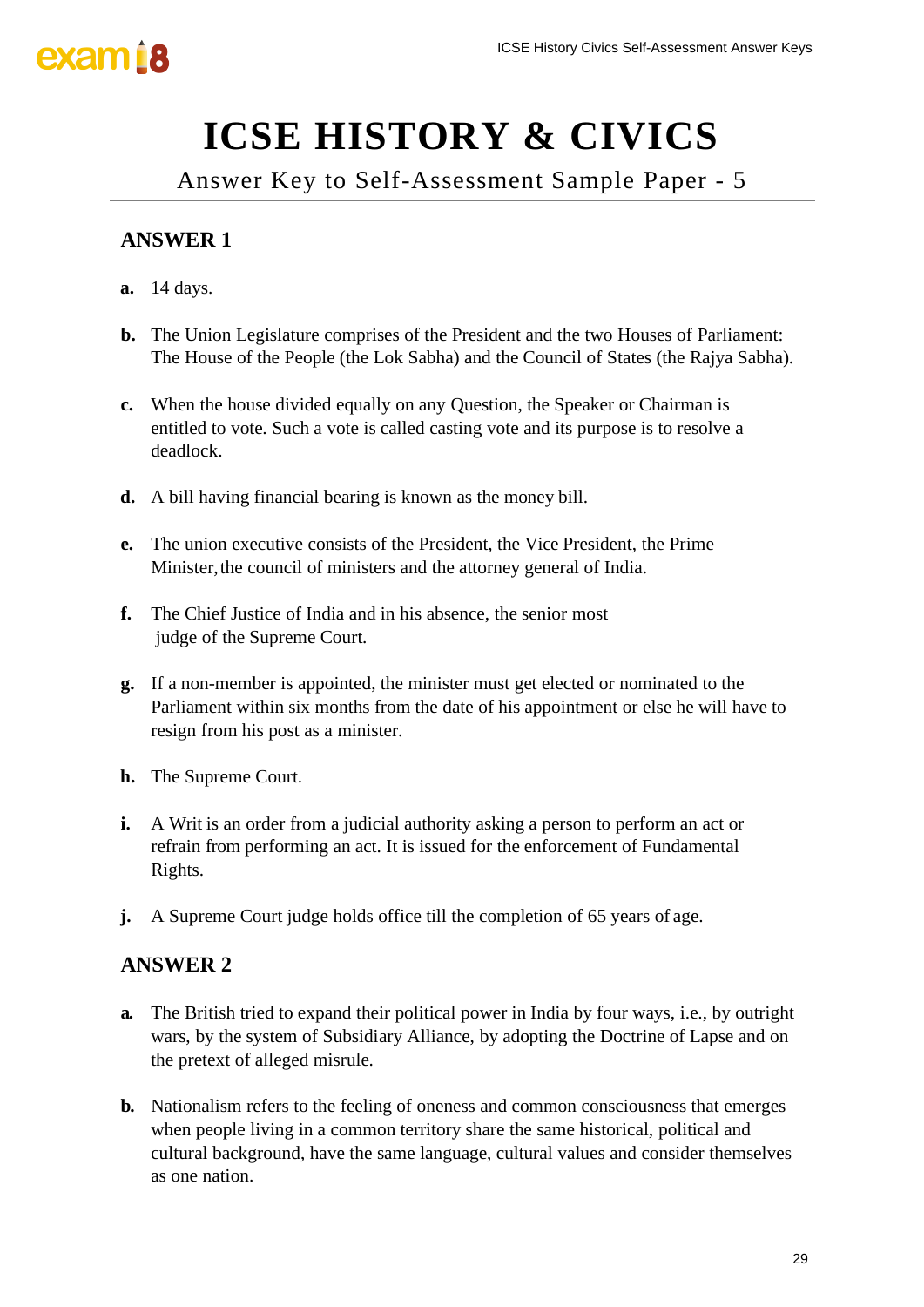**c.** i) He founded the Brahmo Sabha, which was later renamed Brahmo Samaj. The Brahmo Samaj believed in Monotheism or worship of one God. It condemned idol worship and laid emphasis on prayer, charity, morality and strengthening the bonds of unity between men of all religions and creeds.

ii) He started a campaign for the abolition of sati and purdah system, condemned polygamy, discouraged child marriages and advocated the right of widows to remarry.

**d.** Lord Curzon partitioned Bengal on 16th October 1905.

i) To promote, among the Muslims of India, support for the British government and to remove any misconceptions regarding the intention of the government in relation to Indian Muslims.

ii) To protect and advance the political rights and interests of the Muslims and to represent their needs and aspirations to the government in mild and moderate language.

**e.** i) In November 1927, the British Government appointed the Simon commission to investigate the need for further constitutional reforms. All the seven members of the commission were Englishmen. It had no Indians. ii) The Congress & Muslim League decided to boycott the commission as it had no Indian member.

- **f.** Netaji gave the slogans- "Delhi Chalo" and "Jai Hind" and he gave the call" Give me blood and I shall get you freedom."
- **g.** Britain, France, Russia, and their allies were called the Allied Powers, while Germany Austria and their allies were called the Central Powers.
- **h.** The Security Council. (Executive organs) The International court of Justice. (Judicial Organ)
- **i.** The United Nation came into existence on October 24, 1945 at San Francisco. The UN headquarters is in New York city, USA.

### **ANSWER 3**

**a.** i) **Starred Questions** are those to which a member wishes to have an oral answer on the floor of the House. Such questions are indicated by an asterisk mark. Supplementary questions may be asked after replies to such questions are given by the Ministers.

ii) **Unstarred Questions** are questions to which answers are given in a written form. No supplementary questions can be asked thereon.

iii) **Short Notice Questions** relate to a matter of urgent importance. Such questions are asked with a notice shorter than of ten days. The Minister concerned has the option to answer it or not to answer it.

**b.** i) Rajya Sabha alone by a resolution adopted by <sup>2</sup>⁄<sub>2</sub> rd majority can declare a subject on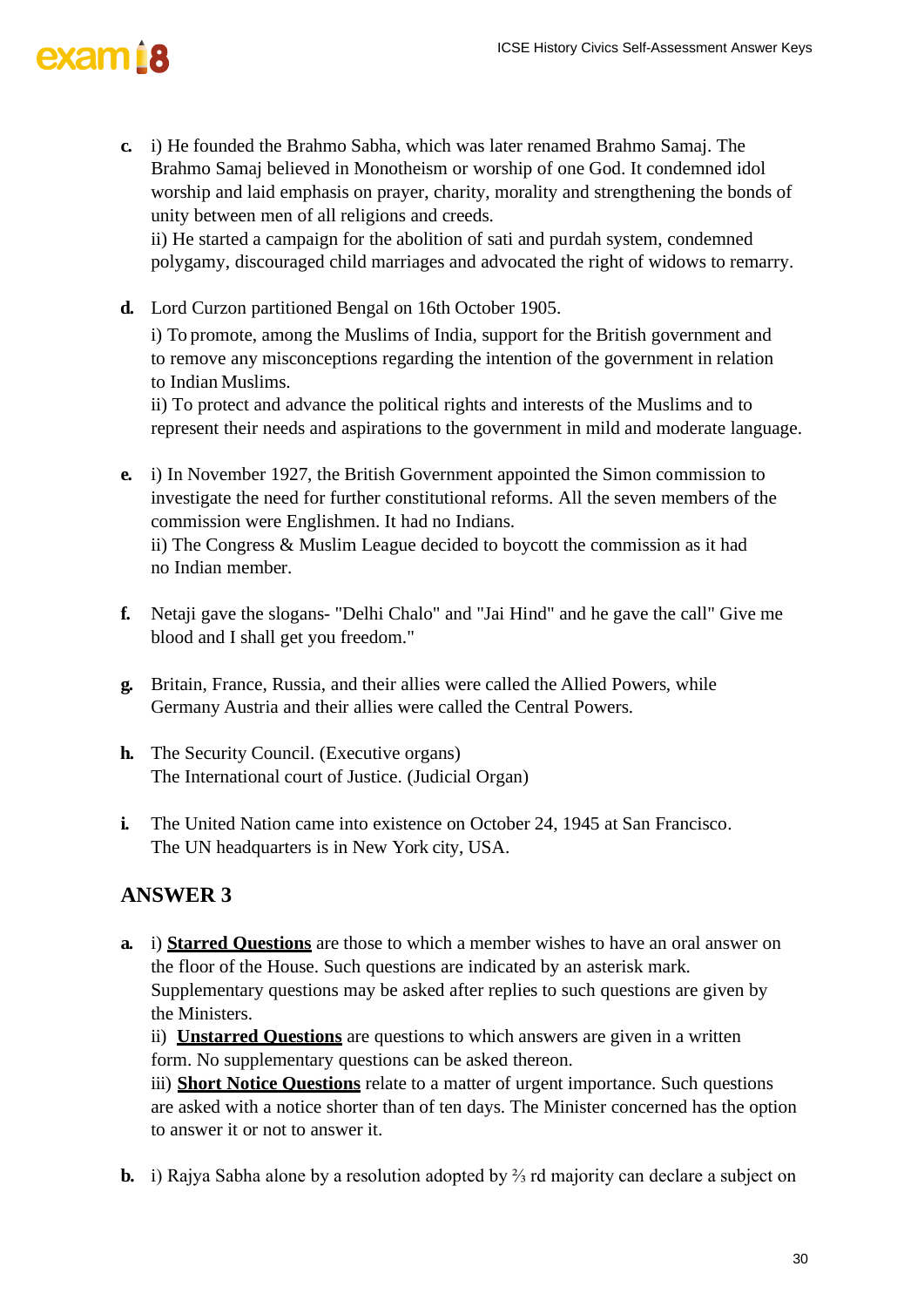the State List of national importance to be legislated upon by the Union Parliament. ii) It may create a new All India Service in national interest.

iii) if the Lok Sabha is dissolved before or after the declaration of National Emergency, the Rajya Sabha becomes the sole de facto and de jure Parliament i.e. it shoulders all the responsibilities of the Union Legislature. It is a permanent house and thus cannot be dissolved.

**c.** The parliament exercises control in the following manner:

i) Interpellation: The question Hour, CallingAttention Notices and Half an-Hour Discussion are some of the devices to seek information from the government about its policies and performance. It is a valuable device against injustice and slackness of the government.

ii) Vote of No-confidence: If a Government acts against the Constitutional provisions, it can be voted out of office by passing a vote of no-confidence against the Prime Minister, or the Ministry as a whole or any of its members. In such a case, the whole Ministry has to resign.

iii) Adjournment Motion: Motion for adjournment is aimed at censuring the acts of omission and commission of the Ministers.

iv) Monetary Controls: Parliamentary Committee on Public accounts ensures that public money is spent in accordance with Parliament's decision. It examines reports of the Comptroller and Auditor General of India.

### **ANSWER 4**

**a.** i) By vote of No-Confidence in the Council of Ministers as a whole or in any one minister.

ii) By rejecting a Government Bill.

- iii) By reducing the salary of the ministers in the face of their opposition.
- **b.** i) **Cabinet Ministers** They are the most important members of the Council of Ministers. They hold important portfolios like Home, Defense, Finance, Railways, etc. They together determine the policy and program of the Government.

ii) **Ministers of State** They are the second category of ministers. They may or may not hold an independent charge of any portfolio. The PM may or may not consult them.

iii) **Deputy ministers** They are the third category of ministers who assist the Cabinet Ministers and the Council of Ministers. They are junior ministers who assist the senior ministers. They are not given charge of any independent ministry and do not participate in cabinet deliberations.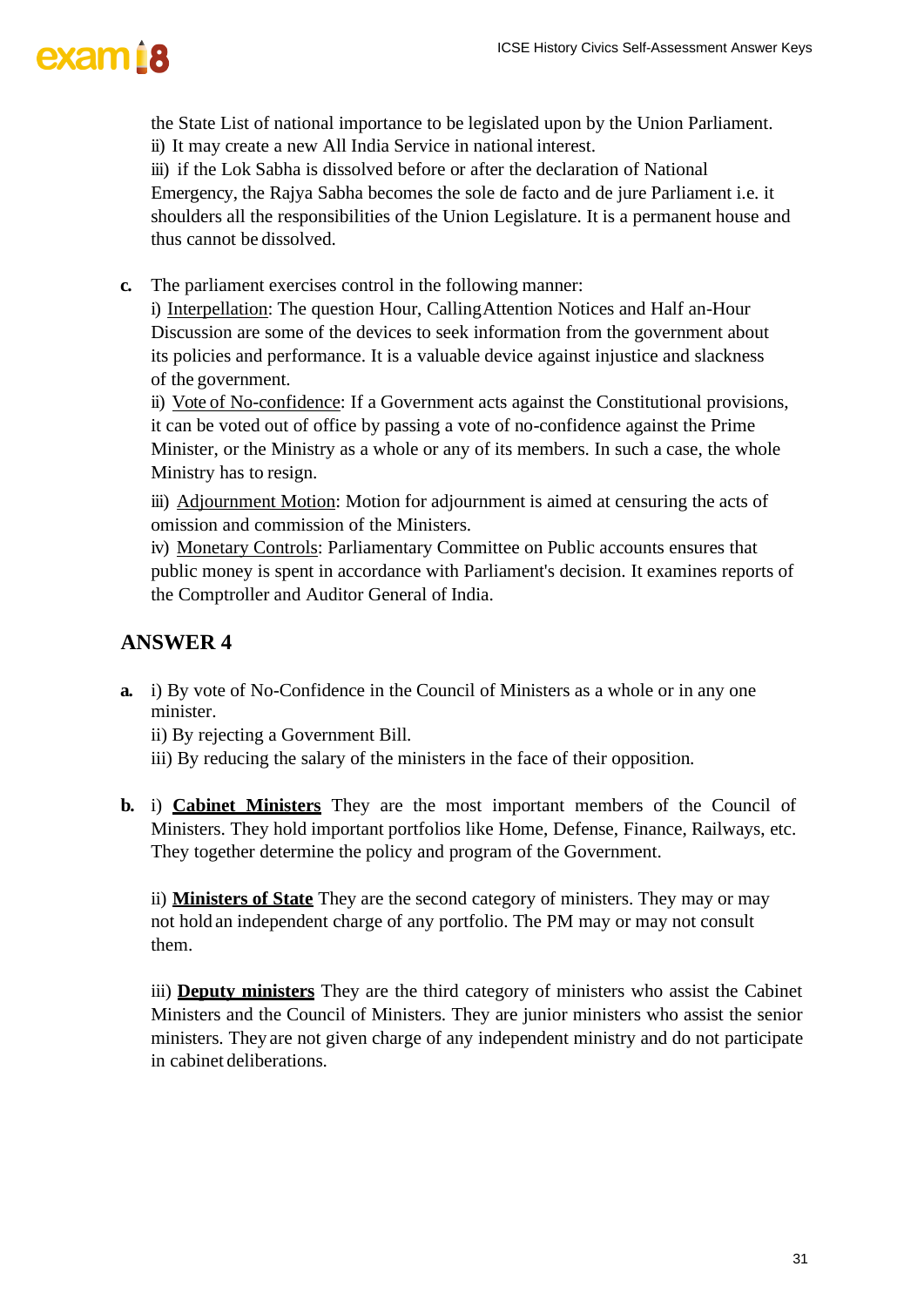## exam<sub>18</sub>

**c.**

| <b>Council of Ministers</b>                                                                                                                | <b>Cabinet Ministers</b>                                                                                                                                            |  |
|--------------------------------------------------------------------------------------------------------------------------------------------|---------------------------------------------------------------------------------------------------------------------------------------------------------------------|--|
| 1. The COM consists of all categories of<br>ministers <i>i.e.</i> , Cabinet Ministers,<br>Ministers of state and deputy ministers          | 1. The Cabinet is a smaller group of<br>senior ministers holding important<br>portfolios such as defense, finance,<br>home, etc                                     |  |
| 2. The PM may or may not consult the<br>other ministers below the rank of the<br>Cabinet or making important<br>decisions.                 | 2. They are the most trusted colleagues<br>of the PM. The PM always consults<br>them. The decisions of the cabinet are<br>binding on all the ministers.             |  |
| 3. In the day to day working of the<br>Government the COM as a whole rarely<br>meet.                                                       | 3. The Cabinet is a small, cohesive group<br>of the ministers who determine the<br>policy and program of the government,<br>so they meet as frequently as possible. |  |
| 4. According to the Constitution, the<br>President acts on the advice of the<br>COM, but in reality, the Cabinet<br>advices the President. | 4. In day-to-day governance of the<br>country, it advises the President through<br>the PM.                                                                          |  |

### **ANSWER 5**

- **a.** A person should be a citizen of India and i) He should have been for at least five years a judge of the High Court or two or
	- more such courts in succession. OR
	- ii) He should have been for at least ten years an advocate of a High Court or two or more such courts in succession. OR
	- iii) He or she should be, In the opinion of the President, a distinguished jurist.
- **b.** Original Jurisdiction means the power to hear and determine a dispute in the first instance, that is, those cases which cannot be moved in any other court other than the Supreme Court. Original jurisdiction of the Supreme Court extends to the following cases:

i) Disputes between Government of India or one or more states.

ii) Disputes relating to the Fundamental Rights: The Supreme Court has the power to issue orders or writs for the enforcement of the fundamental rights. Any citizen can move the Supreme Court in case of violation of these rights in the first instance.

iii) Cases relating to Interpretation of the Constitution: All cases in which an interpretation of the Constitution is involved, can be directly filed in the Supreme Court.

**c.** The Supreme Court is the interpreter of the Constitution and its decision is final. The power to review laws and executive orders passed by the Union and State Legislatures is known as Judicial Review.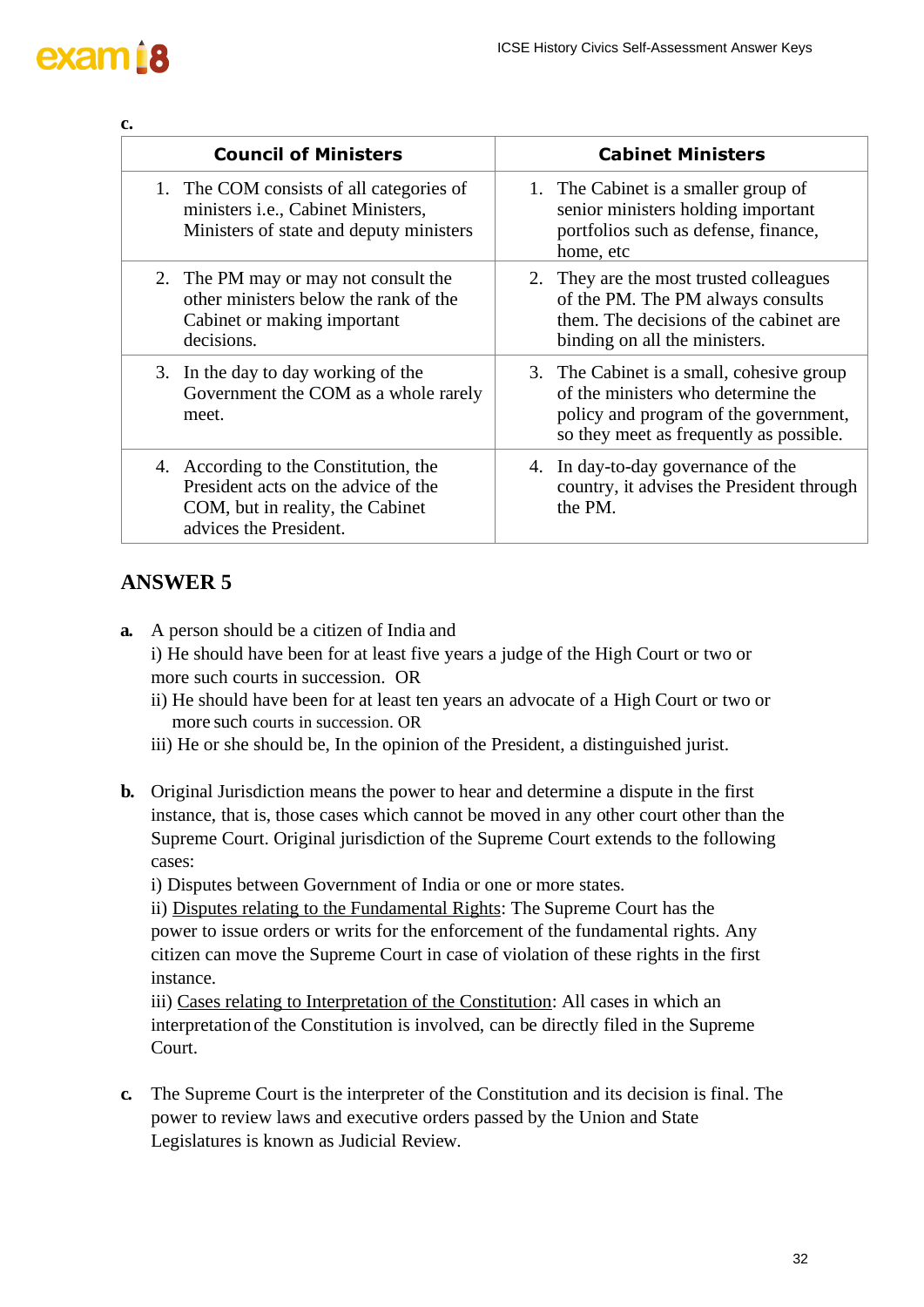#### **Need for Judicial Review**:

i) The Constitution has provided for a balance of power between the Centre and the States. If the Union Government or the State go beyond their limits the Supreme Court can settle the disputes.

ii) In a Written Constitution a law may be ambiguously worked. The question of interpretation of the Constitution is bound to arise. Only the Supreme Court has the power of Original Jurisdiction.

iii) The legislature may not possess the wisdom, experience and impartiality which are needed to explain what the law means.

#### **ANSWER 6**

**a.** i) Bahadur Shah Zafar, the last Mughal ruler, was under the protection of the Companyand received a pension from the British.

ii) In 1849, Lord Dalhousie announced that successors of Bahadur Shah Zafar would not be permitted to use the Red Fort as their palace. They were required to shift to a place near the Qutab Minar.

ii) In 1856, Lord Canning announced that after the death of Bahadur Shah, his successors would not be allowed to use the imperial titles with their names and would be known as mere princes. This decision of the British hurt the feelings of the Muslims.

**b.** i) The Western system of education was introduced in several schools. In 1829, the Bengal Government established an English class in the Calcutta Madrasa, which was a Muslim institution. Later, English classes were introduced in Banaras Sanskrit College.

ii) The shifting of emphasis from oriental learning to Western education was not received well by the people, especially the Pandits and the Maulvis.

iii) They saw in it an attempt to discourage traditional Islamic and Hindu studies. People started suspecting that the aim of Western education was not to promote literature and sciences but to encourage their children to become Christians.

- **c.** i) The press carried on daily criticisms of the unjust British policies.
	- ii) It helped in spreading the message of patriotism, liberty, freedom, home rule and equality.
	- iii) It also helped the exchange of views among different social groups in the country.
	- iv) It created awareness of what was happening in the world which in turn helped Indians to shape their own policies and program.

- **a.** i) The early nationalists were staunch believers in open minded and moderate politics.
	- ii) They asked for constitutional and other reforms within the framework of the British rule.
	- iii) They believe in patience and reconciliation rather than violence and confrontation.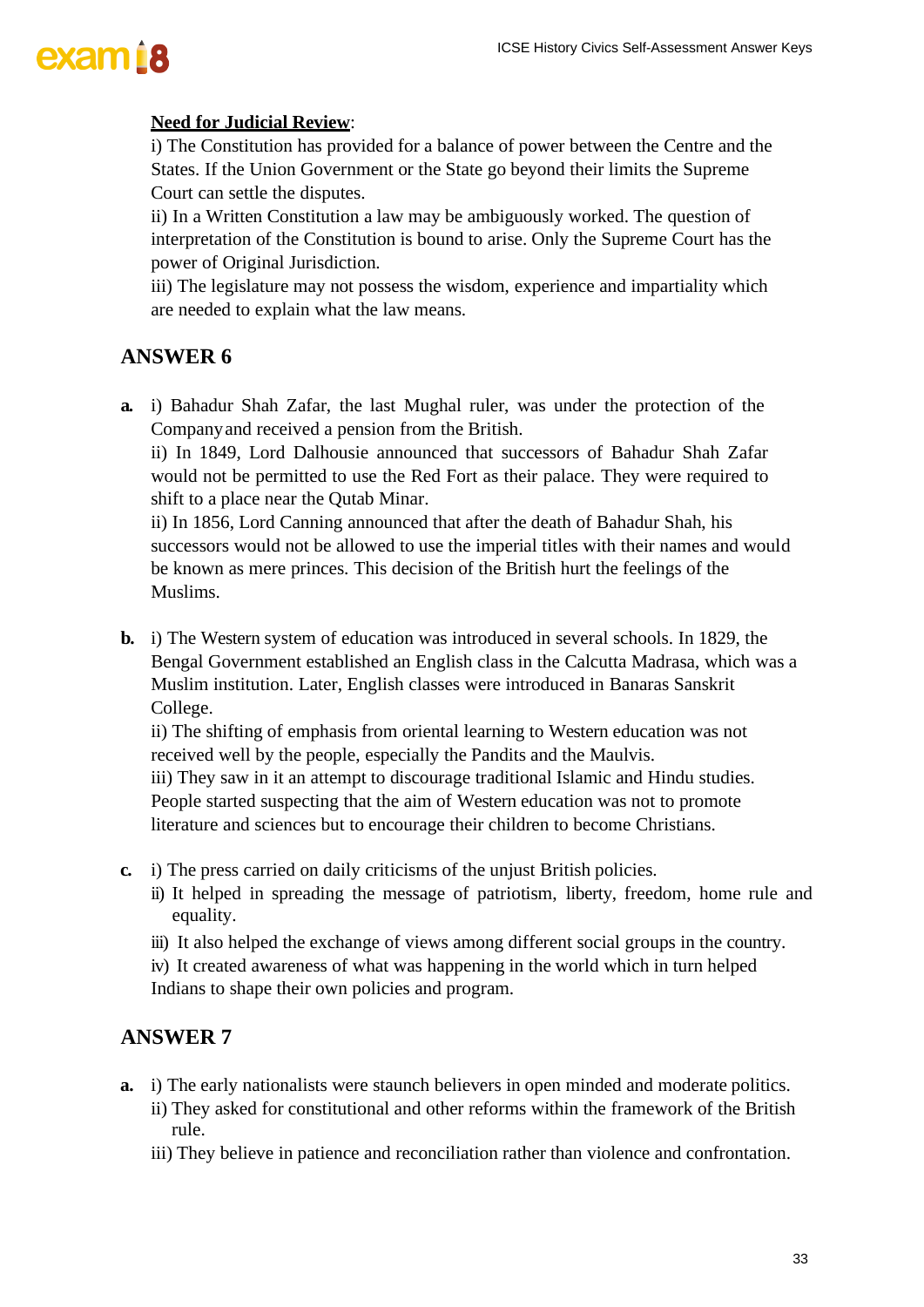

**c.**

**b.** i) They were so called because they had a different outlook that advocated active resistanceto British imperialism. ii) They called upon the people of India to make sacrifices for the sake of their country.

iii) They were more aggressive in their demands and wanted to achieve Swaraj by self-reliant method.

| ∼∙                                                                  |                                                          |  |
|---------------------------------------------------------------------|----------------------------------------------------------|--|
| <b>Early Nationalists</b>                                           | <b>Assertive Nationalists</b>                            |  |
| They wanted self-government under<br>British rule                   | 1. They wanted Swaraj ie complete<br>independence        |  |
| 2. They believed in constitutional methods.                         | 2. They were assertive in their approach                 |  |
| 3. They received support from intelligent<br>class                  | 3. They received support from the masses                 |  |
| 4. They had faith in the British sense of<br>justice and fair play. | 4. They held British responsible for India's<br>poverty. |  |

### **ANSWER 8**

- **a.** Two bills were introduced in the Central Legislature in February 1919 headed by Justice Rowlett. The purpose of the Bills was to curb the growing upsurge in the country. The act authorized the Government to imprison any person without trial and convict him in a court. Rowlett Act implied
	- i ) Arrest of a person without warrant.
	- ii) In camera trial. (Trial in seclusion).
	- iii) Restrictions on movements of Individuals.
	- iv) Suspension of the Right of Habeas Corpus.
- **b.** A police officer had beaten some volunteers picketing a liquor shop. At Chauri Chaura, a village in Gorakhpur (UP), about 3000 peasants marched to the police station to protest the police officer. The police fired at the peasants. The angry mob set fire to the police station killing 22 policemen. Gandhiji, who believed in non-violence, was shocked by this incident, and withdrew the Non-Cooperation Movement.
- **c.** The first-round table conference was held in London. The Congress boycotted the conference. The British realized the futility of holding a conference on the question of constitutional reforms for India without the representations of Congress. So, the government was eager to compromise with the Congress and signed an agreement in 1931 known as the Gandhi-Irwin Pact.

Since the satyagraha could not be suppressed, government, through Tej Bahadur Sapru and Jayakar, started negotiations with Gandhiji in jail. This resulted in the signing of a pact by Gandhiji and Lord Irwin, the Viceroy, in March 1931. This is known as the Gandhi-Irwin Pact.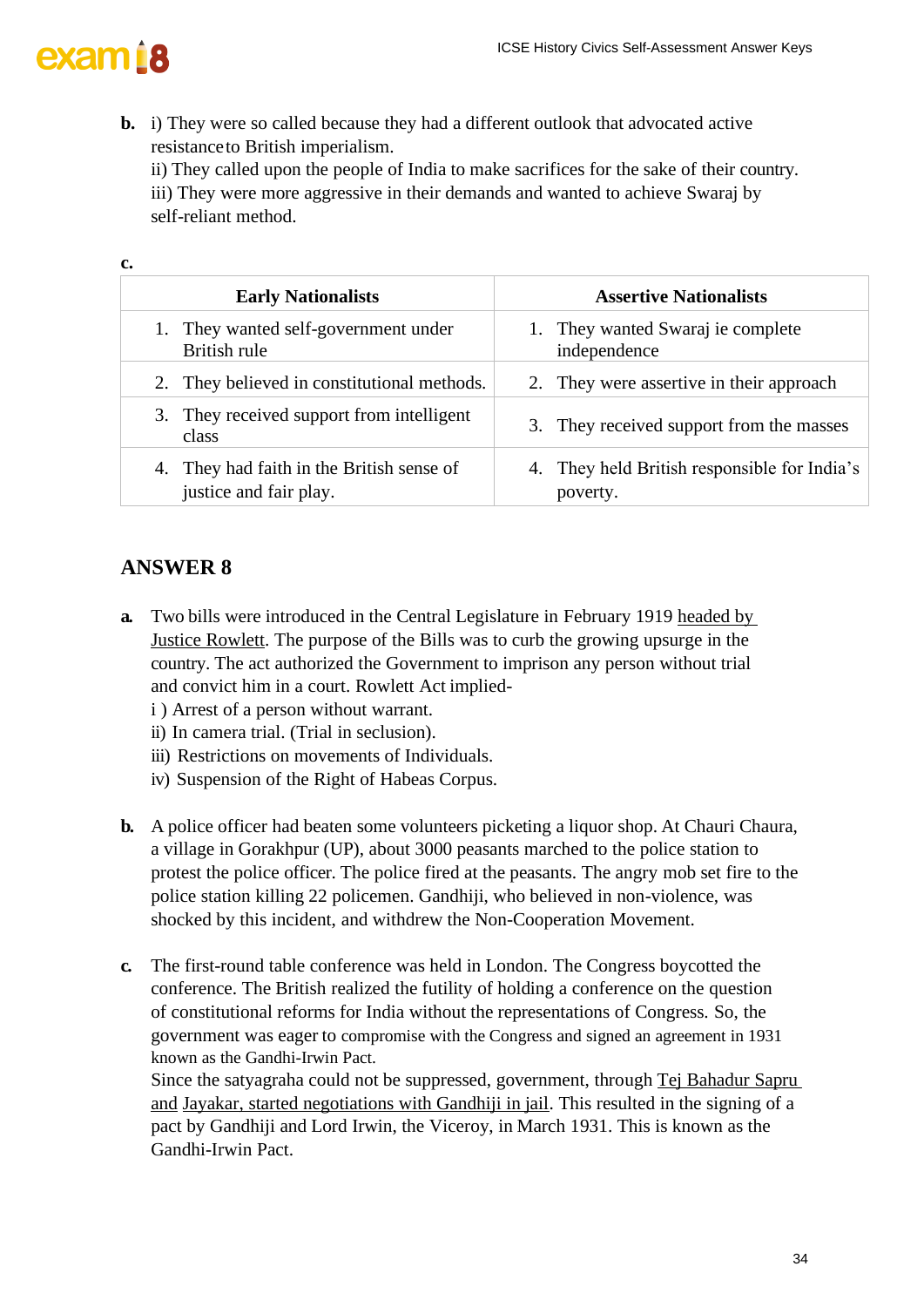The government agreed to:

- i) Withdraw all ordinances and end prosecutions.
- ii) Release all political prisoners, except those guilty of violence.

The Congress, in its turn, consented to the following:

- i) To suspend the Civil Disobedience Movement.
- ii) To participate in the second session of the Round Table Conference.

#### **ANSWER 9**

**a.** i) **Failure of the Cripp's Mission**: With the Japanese army rapidly advancing towards India, it became necessary for the British to break the political deadlock in India. To win the support of India in the war, the British Prime Minister Churchill sent Sir Stafford Cripps to India for consultation with all the parties. After the failure of the talks with the Cripp's Mission (1942), the Congress was left with no alternative but to launch a movement against the British rule. The British government was not ready to give freedom even after their victory in the war.

ii) **Constant danger of Japan**: In 1942, the Japanese army had attacked Burma and was marching toward Assam. It was realized by the leaders that the presence of Britain in India would invite Japan's attack on India. The Congress leaders believed that the immediate withdrawal of the British alone could save India from a Japanese invasion.

- **b.** i) The Quit India resolution was passed on August 8,1942 in Bombay by the Congress Working Committee. The Quit India resolution was adopted at Wardha in July 1942. The Congress proposed to start a non-violent mass struggle under Gandhiji's leadership.
	- ii) It aimed at the immediate withdrawal of the British from India.
	- iii) The Quit India Resolution stated that British should quit India. Indians would not be satisfied with anything short of complete independence.
- **c.** i) The outbreak of the Second World War provided an opportunity to revolutionaries like Subhash Chandra Bose to strike at the roots of imperialism.
	- ii) Rash Bihari Bose who was settled in Japan organised a conference in Tokyo in March 1942.

iii) The idea of Indian National Army was conceived by Mohan Singh, who inducted the Indian prisoners of war into the INA.

iv) In Singapore, Rashbihari Bose handed over the command of Azad Hind Fauj or INA to Bose, who became its supreme commander on August 26, 1943. He set up the INA headquarters in Yangon and Singapore and began to reorganize the INA. Recruits were made from civilians.

#### **ANSWER 10**

**a.** i) Militant nationalism included firstly the dangerous mechanism of keeping great